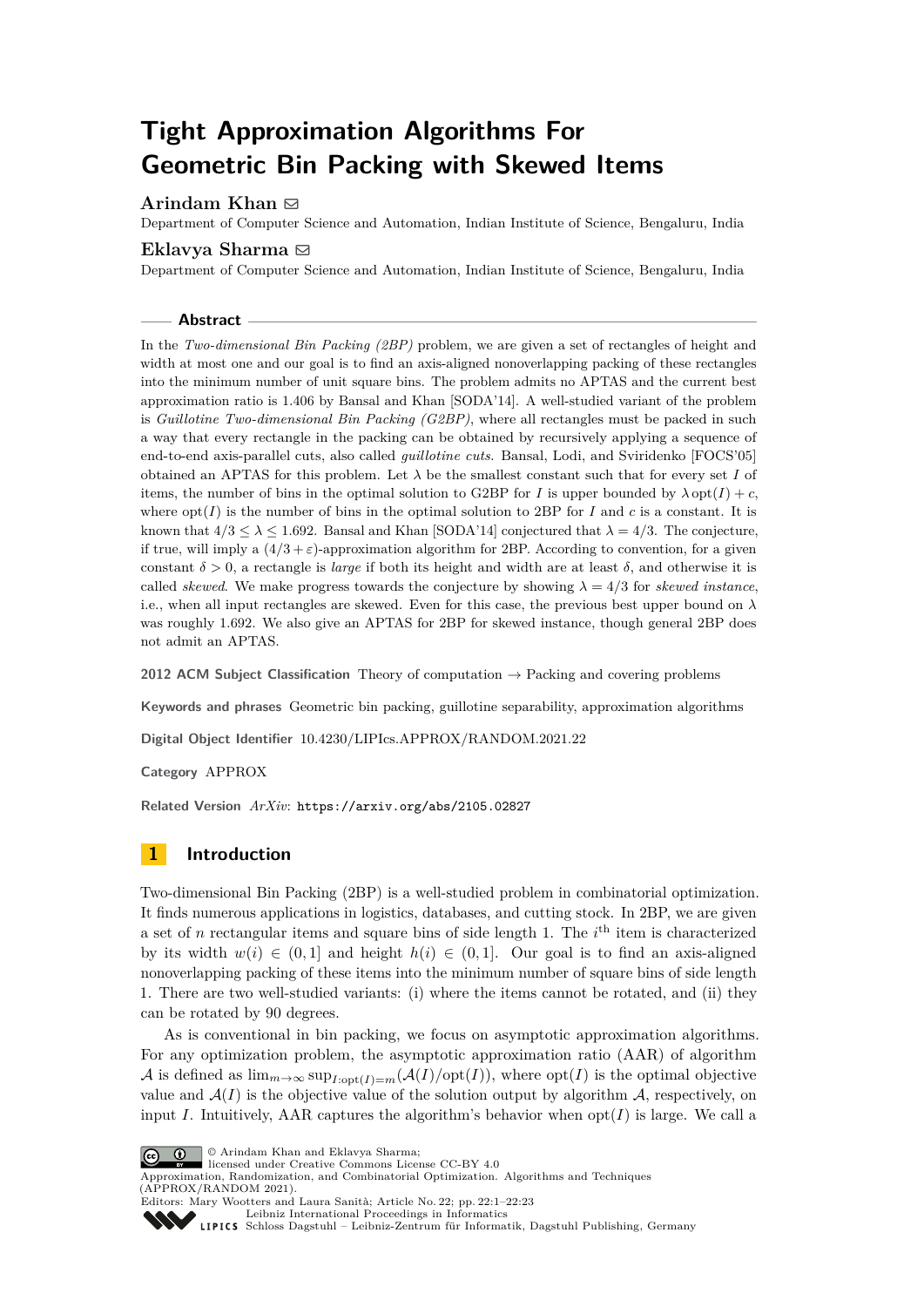### **22:2 Geometric Bin Packing with Skewed Items**

bin packing algorithm *α*-asymptotic-approximate iff its AAR is at most *α*. An Asymptotic Polynomial-Time Approximation Scheme (APTAS) is an algorithm that accepts a parameter *ε* and has AAR of  $(1 + ε)$ .

2BP is a generalization of classical 1-D bin packing problem [\[24,](#page-17-0) [15\]](#page-16-0). However, unlike 1-D bin packing, 2BP does not admit an APTAS unless P=NP [\[5\]](#page-16-1). In 1982, Chung, Garey, and Johnson [\[13\]](#page-16-2) gave an approximation algorithm with AAR 2.125 for 2BP. Caprara [\[9\]](#page-16-3) improved the AAR to  $T_{\infty}(\approx 1.691)$ . After a series of works [\[4,](#page-16-4) [25,](#page-17-1) [7\]](#page-16-5), the AAR was gradually improved to  $1 + \ln(1.5) + \varepsilon \approx 1.405$  (for both the rotational and non-rotational versions of 2BP). The best-known lower bounds on the AAR for 2BP are  $1 + 1/3792$  and  $1 + 1/2196$ [\[11\]](#page-16-6), for the versions with and without rotations, respectively.

In the context of geometric packing, guillotine cuts are well-studied and heavily used in practice [\[41\]](#page-18-0). The notions of *guillotine cuts* and *k-stage packing* were introduced by Gilmore and Gomory in their seminal paper [\[22\]](#page-17-2) on the cutting stock problem. In *k*-stage packing, the items can be separated from each other using *k* stages of axis-parallel end-to-end cuts, also called guillotine cuts, where in each stage, either all cuts are vertical or all cuts are horizontal. In each stage, each rectangular region obtained in the previous stage is considered separately and can be cut again using guillotine cuts. Note that in the cutting process we change the orientation (vertical or horizontal) of the cuts  $k-1$  times. 2-stage packing, also called *shelf packing*, has been studied extensively. A packing is called *guillotinable* iff it is a *k*-stage packing for some integer *k*. See Figure [1](#page-1-0) for examples. Caprara et al. [\[10\]](#page-16-7) gave an APTAS for 2-stage 2BP. Bansal et al. [\[8\]](#page-16-8) showed an APTAS for guillotine 2BP.

<span id="page-1-0"></span>

**(a)** The items can be separated using 3 stages of guillotine cuts, so this is a guillotinable packing.

**Figure 1** Examples of guillotinable and non-guillotinable packing.

The presence of an APTAS for guillotine 2BP raises an important question: can the optimal solution to guillotine 2BP be used as a good approximate solution to 2BP? Formally, let  $opt(I)$  and  $opt<sub>g</sub>(I)$  be the minimum number of bins and the minimum number of guillotinable bins, respectively, needed to pack items *I*. Let  $\lambda$  be the smallest constant such that for some constant *c* and for every set *I* of items, we get  $opt_g(I) \leq \lambda opt(I) + c$ . Then  $\lambda$  is called the Asymptotic Price of Guillotinability (APoG). It is easy to show that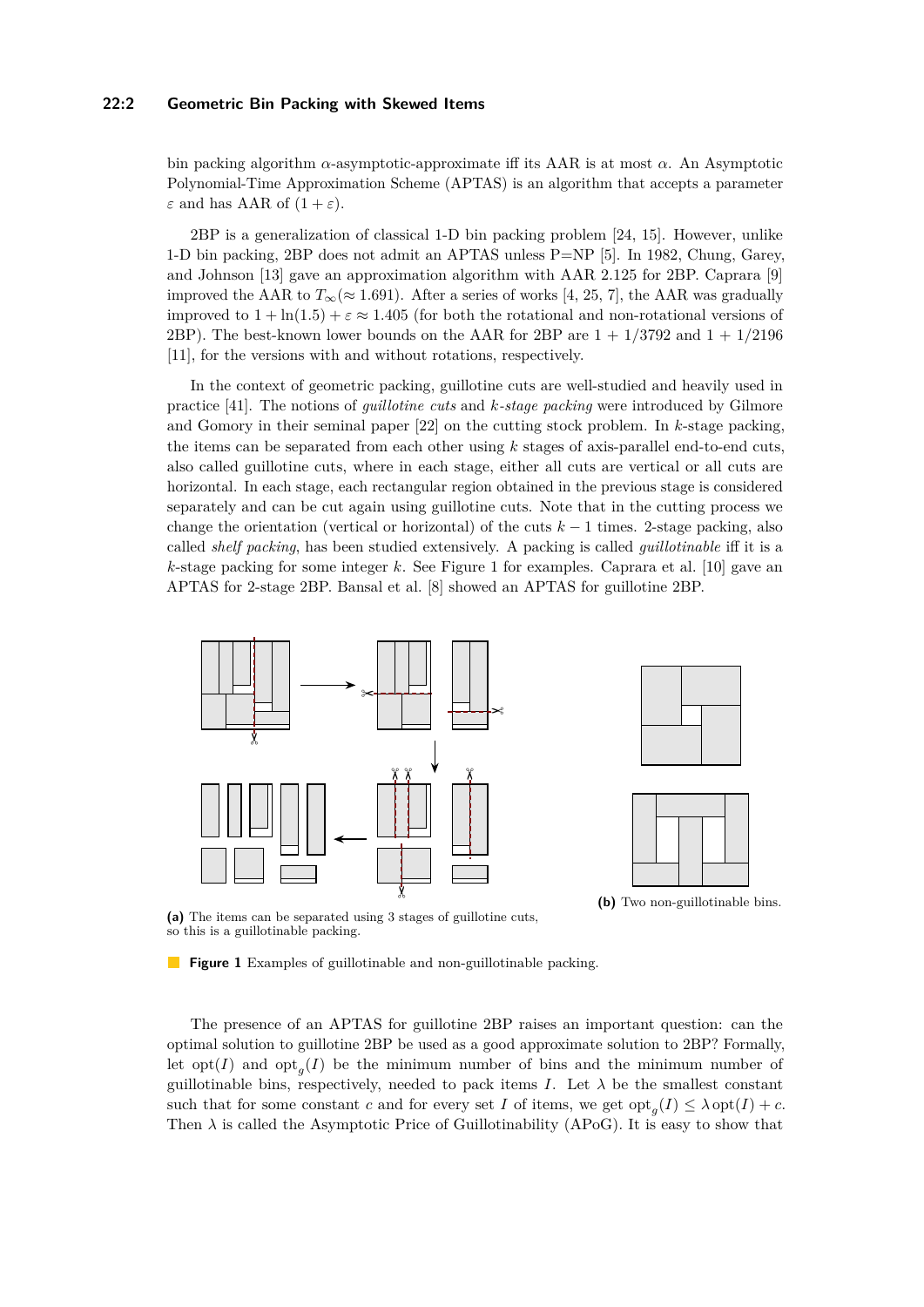$APoG \geq 4/3^1$  $APoG \geq 4/3^1$ . Bansal and Khan [\[7\]](#page-16-5) conjectured that  $APoG = 4/3$ . If true, this would imply a  $(4/3 + \varepsilon)$ -asymptotic-approximation algorithm for 2BP [\[8\]](#page-16-8). However, the present upper bound on APoG is only  $T_{\infty}$  ( $\approx$  1.691), due to Caprara's HDH algorithm [\[9\]](#page-16-3) for 2BP, which produces a 2-stage packing.

APTASes are known for some special cases for 2BP, such as when all items are squares [\[5\]](#page-16-1) or when all rectangles are small in both dimensions [\[14\]](#page-16-9). Another important class is *skewed* rectangles. We say that a rectangle is *δ*-large if, for some constant *δ >* 0, its width and height are more than  $\delta$ ; otherwise, the rectangle is  $\delta$ -skewed. We just say that a rectangle is large or skewed when  $\delta$  is clear from the context. An instance of 2BP is skewed if all the rectangles in the input are skewed. Skewed instances are important in geometric packing (see Section [1.1\)](#page-2-1). This special case is practically relevant [\[18\]](#page-16-10): e.g., in scheduling, it captures scenarios where no job can consume a significant amount of a shared resource (energy, memory space, etc.) for a significant amount of time. Even for skewed instance for 2BP, the best known AAR is 1.406 [\[7\]](#page-16-5). Also, for skewed instance, the best known upper bound on APoG is  $T_{\infty} \approx 1.691$ .

### <span id="page-2-1"></span>**1.1 Related Works**

Multidimensional packing problems are fundamental in combinatorial optimization [\[12\]](#page-16-11). Vector packing (VP) is another variant of bin packing, where the input is a set of vectors in  $[0,1]^d$  and the goal is to partition the vectors into the minimum number of parts (bins) such that in each part, the sum of vectors is at most 1 in every coordinate. The present best approximation algorithm attains an AAR of  $(0.807 + \ln(d + 1))$  [\[6\]](#page-16-12) and there is a matching  $\Omega(\ln d)$ -hardness [\[37\]](#page-17-3). Generalized multidimensional packing [\[33,](#page-17-4) [32\]](#page-17-5) generalizes both geometric and vector packing.

In two-dimensional strip packing (2SP) [\[14,](#page-16-9) [40\]](#page-18-1), we are given a set of rectangles and a bounded width strip. The goal is to obtain an axis-aligned nonoverlapping packing of all rectangles such that the height of the packing is minimized. The best-known approximation ratio for 2SP is  $5/3 + \varepsilon$  [\[23\]](#page-17-6) and it is NP-hard to obtain better than 3/2-approximation. However, there exist APTASes for the problem [\[28,](#page-17-7) [26\]](#page-17-8). In two-dimensional knapsack (2GK) [\[27\]](#page-17-9), the rectangles have associated profits and our goal is to pack the maximum profit subset into a unit square knapsack. The present best polynomial-time (resp. pseudopolynomial-time) approximation ratio for  $2GK$  is 1.809 [\[20\]](#page-17-10) (resp.  $4/3$  [\[21\]](#page-17-11)). These geometric packing problems have also been studied for *d*-dimensions  $(d \geq 2)$  [\[39\]](#page-18-2).

2SP and 2GK are also well-studied under guillotine packing. Seiden and Woeginger [\[38\]](#page-18-3) gave an APTAS for guillotine 2SP. Khan et al. [\[29\]](#page-17-12) recently gave a pseudopolynomial-time approximation scheme for guillotine 2GK. Recently, guillotine cuts [\[35\]](#page-17-13) have received attention due to their connection with the maximum independent set of rectangles (MISR) problem [\[2\]](#page-16-13). In MISR, we are given a set of possibly overlapping rectangles and the goal is to find the maximum cardinality set of rectangles so that there is no pairwise overlap. It was noted in [\[30,](#page-17-14) [1\]](#page-16-14) that for any set of *n* non-overlapping axis-parallel rectangles, if there is a guillotine cutting sequence separating  $\alpha n$  of them, then it implies a  $1/\alpha$ -approximation for MISR.

Skewed instance is an important special case in these problems. In some problems, such as MISR and 2GK, if all items are *δ*-large then we can solve them exactly in polynomial time. So, the inherent difficulty of these problems lies in skewed instances. For VP, hard instances are again skewed, e.g., Bansal, Eliáš and Khan [\[6\]](#page-16-12) showed that hard instances for 2-D VP

<span id="page-2-0"></span><sup>1</sup> Consider a set *I* of items containing 2*m* rectangles of width 0.6 and height 0.4 and 2*m* rectangles of width 0.4 and height 0.6. Then  $opt(I) = m$  and  $opt<sub>g</sub>(I) = \lceil 4m/3 \rceil$ .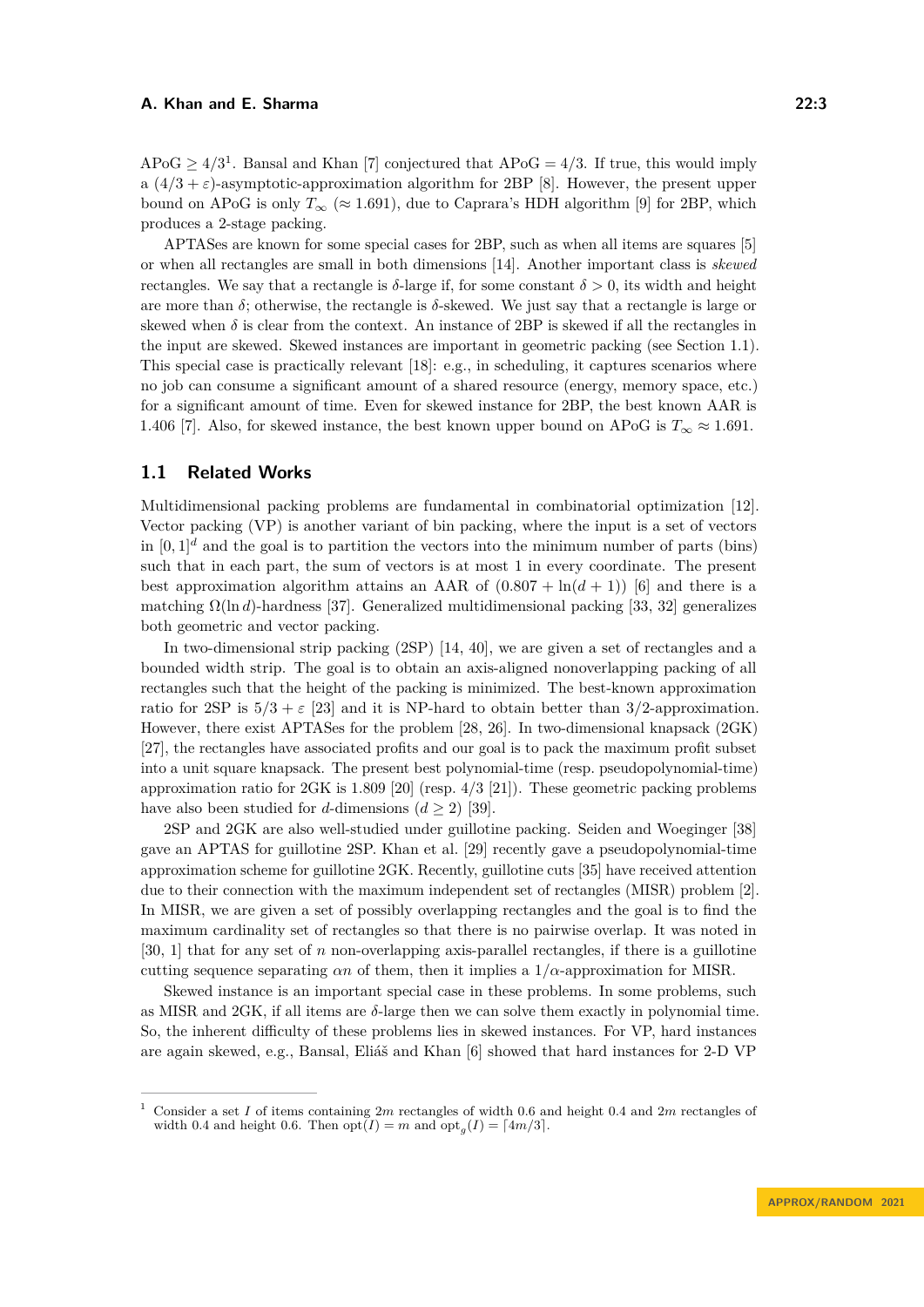### **22:4 Geometric Bin Packing with Skewed Items**

(for a class of algorithms called *rounding based algorithms*) are skewed instances, where one dimension is  $1 - \varepsilon$  and the other dimension is  $\varepsilon$ . Galvez el al. [\[18\]](#page-16-10) recently studied strip packing when all items are skewed. For skewed instances, they showed  $(3/2 - \varepsilon)$  hardness of approximation and a matching  $(3/2 + \varepsilon)$ -approximation algorithm. For 2GK, when the height of each item is at most  $\varepsilon^3$ , a  $(1 - 72\varepsilon)$ -approximation algorithm is known [\[17\]](#page-16-15).

# **1.2 Our Contributions**

We study 2BP for the special case of  $\delta$ -skewed rectangles, where  $\delta \in (0, 1/2]$  is a constant.

First, we make progress towards the conjecture [\[7\]](#page-16-5) that APoG = 4*/*3. Even for skewed rectangles, we only knew  $4/3 \leq APoG \leq T_{\infty} (\approx 1.691)$ . We resolve the conjecture for skewed rectangles, by giving lower and upper bounds of roughly  $4/3$  when  $\delta$  is a small constant.

Specifically, we give an algorithm for 2BP, called skewed4Pack*ε*, that takes a parameter  $\varepsilon \in (0,1)$  as input. For a set *I* of *δ*-skewed rectangles, we show that when *δ* and  $\varepsilon$  are close to 0, skewed4Pack<sub>ε</sub>(*I*) outputs a 4-stage packing of *I* into roughly  $4$  opt( $I$ )/ $3 + O(1)$  bins.

<span id="page-3-0"></span> $\blacktriangleright$  **Theorem 1.** Let I be a set of  $\delta$ -skewed items, where  $\delta \in (0, 1/2]$ . Then skewed4Pack<sub>ε</sub>(I) *outputs a 4-stage packing of I* in time  $O((1/\varepsilon)^{O(1/\varepsilon)} + n \log n)$ . Furthermore, the number of *bins used is at most*  $(4/3)(1+8\delta)(1+7\varepsilon)$  opt $(I) + (8/\varepsilon^2) + 30$ *.* 

The lower bound of 4*/*3 on APoG can be extended to skewed items. We formally prove this in Appendix [D.](#page-21-0) Hence, our bounds are tight for skewed items. Our result indicates that to improve the bounds on APoG in the general case, we should focus on  $\delta$ -large items.

Our other main result is an APTAS for 2BP for skewed items. Formally, we give an algorithm for 2BP, called skewedCPack, and show that for every constant  $\varepsilon \in (0,1)$ , there exists a constant  $\delta \in (0, \varepsilon)$  such that the algorithm has an AAR of  $1 + \varepsilon$  when all items in the input are *δ*-skewed rectangles. skewedCPack can be extended to the rotational version of 2BP. The best-known AAR for 2BP is  $1 + \ln(1.5) + \varepsilon$ . Our result indicates that to improve upon algorithms for 2BP, one should focus on  $\delta$ -large items.

In Section [3,](#page-4-0) we describe the skewed4Pack algorithm and prove Theorem [1.](#page-3-0) In Section [4,](#page-9-0) we describe the **skewedCPack** algorithm and prove that it has an AAR of  $1 + \varepsilon$ .

### **2 Preliminaries**

Let  $[n] := \{1, 2, \ldots, n\}$ , for  $n \in \mathbb{N}$ . For a rectangle *i*, its area  $a(i) := w(i)h(i)$ . For a set *I* of rectangles, let  $a(I) := \sum_{i \in I} a(i)$ . An *axis-aligned packing* of an item *i* in a bin is specified by a pair  $(x(i), y(i))$ , where  $x(i), y(i) \in [0, 1]$ , so that *i* is placed in the region  $[x(i), x(i) + w(i)] \times [y(i), y(i) + h(i)]$ . A packing of rectangles in a bin is called *nonoverlapping* iff for any two distinct items *i* and *j*, the rectangles  $(x(i), x(i) + w(i)) \times (y(i), y(i) + h(i))$  and  $(x(j), x(j) + w(j)) \times (y(j), y(j) + h(j))$  are disjoint. Equivalently, items may only intersect at their boundaries.

**Next-Fit Decreasing Height (NFDH).** NFDH [\[14\]](#page-16-9) is a simple algorithm for 2SP and 2BP. We will use the following results on NFDH (cf. Appendix B in [\[31\]](#page-17-15)).

<span id="page-3-2"></span>▶ **Lemma 2.** Let I be a set of items where each item *i* has  $w(i) ≤ δ_W$  and  $h(i) ≤ δ_H$ . NFDH *can pack I into a bin of width W and height H if*  $a(I) \leq (W - \delta_W)(H - \delta_H)$ .

<span id="page-3-1"></span> $▶$  **Lemma 3.** *NFDH uses less than*  $(2a(I) + 1)/(1 - δ)$  *bins to pack I when*  $h(i) ≤ δ$  *for each item i* and less than  $2a(I)/(1 - \delta) + 3$  *bins when*  $w(i) \leq \delta$  *for each item i.*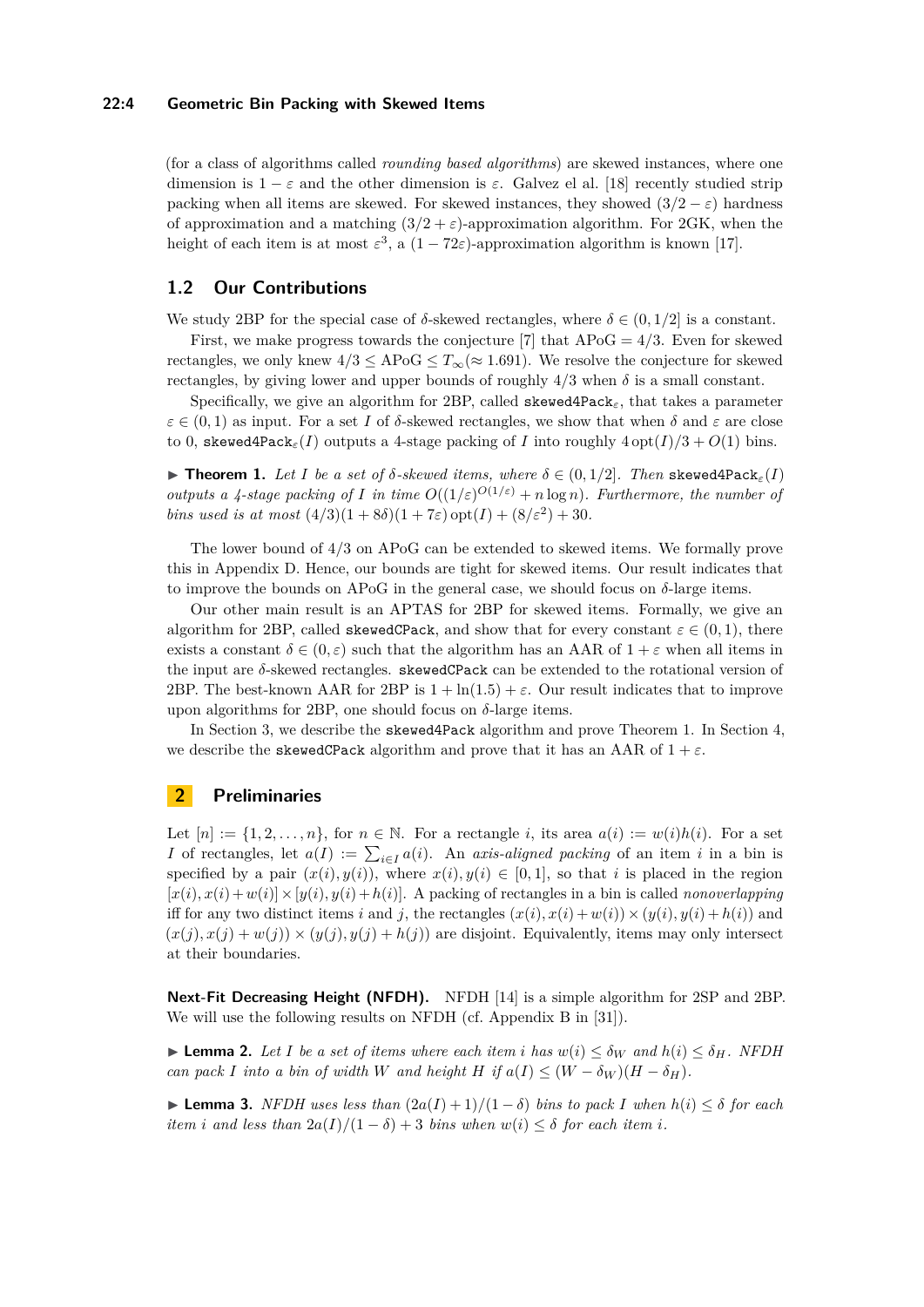If we swap the coordinate axes in NFDH, we get the Next-Fit Decreasing Width (NFDW) algorithm. Analogs of the above results hold for NFDW.

**Slicing Items.** We will consider variants of 2BP where some items can be *sliced*. Formally, slicing a rectangular item *i* using a horizontal cut is the operation of replacing *i* by two items  $i_1$  and  $i_2$  such that  $w(i) = w(i_1) = w(i_2)$  and  $h(i) = h(i_1) + h(i_2)$ . Slicing using vertical cut is defined analogously. Allowing some items to be sliced may reduce the number of bins required to pack them.

Variants of 2SP where items can be sliced using vertical cuts find applications in resource allocation problems [\[3,](#page-16-16) [16,](#page-16-17) [19\]](#page-17-16). Many packing algorithms [\[28,](#page-17-7) [25,](#page-17-1) [8\]](#page-16-8) solve the sliceable version of the problem as a subroutine.

### <span id="page-4-0"></span>**3 Guillotinable Packing of Skewed Rectangles**

An item is called  $(\delta_W, \delta_H)$ -skewed iff its width is at most  $\delta_W$  or its height is at most  $\delta_H$ . In this section, we consider the problem of obtaining tight upper and lower bounds on APoG for  $(\delta_W, \delta_H)$ -skewed items. We will describe the skewed4Pack algorithm and prove Theorem [1.](#page-3-0)

# **3.1 Packing With Slicing**

Before describing skewed4Pack, let us first look at a closely-related variant of this problem, called the *sliceable 2D bin packing problem*, denoted as S2BP. In this problem, we are given two sets of rectangular items,  $\overline{W}$  and  $\overline{H}$ , where items in  $\overline{W}$  have width more than 1/2, and items in  $\widetilde{H}$  have height more than 1/2.  $\widetilde{W}$  is called the set of wide items and  $\widetilde{H}$  is called the set of tall items. We are allowed to *slice* items in  $\widetilde{W}$  using horizontal cuts and slice items in  $\tilde{H}$  using vertical cuts, and our task is to pack  $\tilde{W} \cup \tilde{H}$  into the minimum number of bins without rotating the items.

We first describe a  $4/3$ -asymptotic-approximation algorithm for S2BP, called greedyPack, that outputs a 2-stage packing. Later, we will use greedyPack to design skewed4Pack.

We assume that the bin is a square of side length 1. Since we can slice items, we allow items in  $\tilde{W}$  to have height more than 1 and items in  $\tilde{H}$  to have width more than 1.

For  $X \subseteq W, Y \subseteq H$ , let  $\text{hsum}(X) := \sum_{i \in X} h(i)$ ; wsum $(Y) := \sum_{i \in Y} w(i)$ ; wmax $(X) :=$  $\max_{i \in X} w(i)$  if  $X \neq \emptyset$ , and 0 if  $X = \emptyset$ ; hmax $(Y) := \max_{i \in Y} h(i)$  if  $Y \neq \emptyset$ , and 0 if  $Y = \emptyset$ .

In the algorithm  $greedyPack(W, H)$ , we first sort items *W* in decreasing order of width and sort items  $H$  in decreasing order of height. Suppose hsum $(W) \geq$  wsum $(H)$ . Let X be the largest prefix of *W* of total height at most 1, i.e., if hsum $(W) > 1$ , then *X* is a prefix of *W* such that hsum $(X) = 1$  (slice items if needed), and  $X = \widetilde{W}$  otherwise. Pack X into a bin such that the items touch the right edge of the bin. Then we pack the largest possible prefix of *H* into the empty rectangular region of width  $1 - \text{wmax}(X)$  in the left side of the bin. We call this a type-1 bin. See Figure [2a](#page-5-0) for an example. If  $\text{hsum}(W) < \text{wsum}(H)$ , we proceed analogously in a coordinate-swapped way, i.e., we first pack tall items in the bin and then pack wide items in the remaining space. Call this bin a type-2 bin. We pack the rest of the items into bins in the same way.

<span id="page-4-1"></span> $\rhd$  Claim 4. greedyPack( $\widetilde{W}, \widetilde{H}$ ) outputs a 2-stage packing of  $\widetilde{W} \cup \widetilde{H}$  in  $O(m + |\widetilde{W}| \log |\widetilde{W}| +$  $|\tilde{H}| \log |\tilde{H}|$ ) time, where *m* is the number of bins used. It slices items in  $\tilde{W}$  by making at most  $m-1$  horizontal cuts and slices items in *H* by making at most  $m-1$  vertical cuts.

Since items in  $\widetilde{W}$  have width more than 1/2, no two items can be placed side-by-side. Hence,  $[\text{hsum}(\widetilde{W})] = \text{opt}(\widetilde{W}) \leq \text{opt}(\widetilde{W} \cup \widetilde{H})$ . Similarly,  $[\text{wsum}(\widetilde{H})] \leq \text{opt}(\widetilde{W} \cup \widetilde{H})$ . So, if all bins have the same type, greedyPack uses max( $\left[\text{hsum}(W)\right]$ ,  $\left[\text{wsum}(\tilde{H})\right]$ ) = opt $(\tilde{W} \cup \tilde{H})$ bins. We will now focus on the case where some bins have type 1 and some have type 2.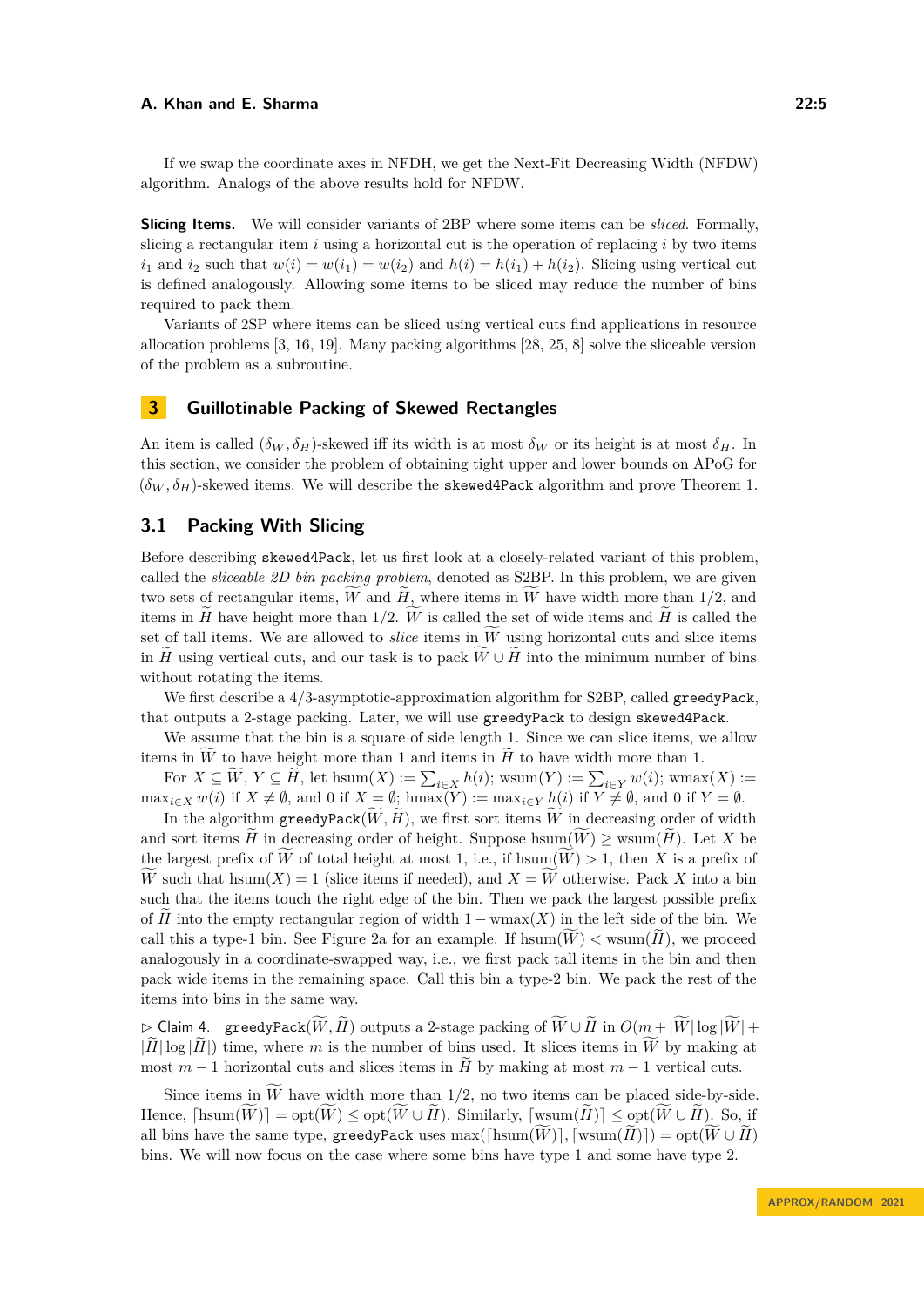<span id="page-5-0"></span>

**(a)** A type-1 bin produced by greedyPack. Wide items are packed on the right. Tall items are packed on the left.



**(b)** A type-2 bin produced by greedyPack. Tall items are packed above. Wide items are packed below.



**(c)** A type-1 bin in the packing of  $\widehat{I}$  computed by skewed4Pack (see Section [3.2\)](#page-6-0). The packing contains 5 tall containers in 2 tall shelves and 18 wide containers in 8 wide shelves.

▶ **Definition 5.** *In a type-1 bin, let X and Y be wide and tall items, respectively. The bin is called* full *iff* hsum(*X*) = 1 *and* wsum(*Y*) = 1 – wmax(*X*)*. Similarly define* full *for type 2.* 

We first show that full bins pack items of large total area, and then show that if some bins have type 1 and some have type 2, then there are at most 2 non-full bins. This helps us upper-bound the number of bins used by  $\mathbf{greedyPack}(W, H)$  in terms of  $a(W \cup H)$ .

<span id="page-5-1"></span>▶ **Lemma 6.** Let there be  $m_1$  type-1 full bins, containing items  $J_1$ . Then  $m_1 \leq 4a(J_1)/3+1/3$ .

**Proof.** In the *j*<sup>th</sup> full bin of type 1, let  $X_j$  be the items from  $\widetilde{W}$  and  $Y_j$  be the items from  $\widetilde{H}$ . Let  $\ell_j := \text{wmax}(X_j)$  if  $j \leq m_1$  and  $\ell_{m_1+1} := 1/2$ . Since all items have their larger dimension more than  $1/2$ ,  $\ell_j \geq 1/2$  and  $hmax(Y_j) > 1/2$ , for any  $j \in [m_1]$ .

 $a(X_j) \geq \ell_{j+1}$ , since  $X_j$  has height 1 and width at least  $\ell_{j+1}$ .  $a(Y_j) \geq (1 - \ell_j)/2$ , since  $Y_j$  has width  $1 - \ell_j$  and height more than  $1/2$ . So,  $a(J_1) = \sum_{j=1}^{m_1} (a(X_j) + a(Y_j)) \ge$  $\sum_{j=1}^{m_1} (\ell_{j+1} + (1 - \ell_j)/2) \ge \sum_{j=1}^{m_1} ((\ell_{j+1}/2) + (1/4) + (1/2) - (\ell_j/2)) \ge (3m_1 - 1/4).$ In the above inequalities, we used  $\ell_{j+1} \geq 1/2$  and  $\ell_1 \leq 1$ .

Therefore,  $m_1 \leq 4a(J_1)/3 + 1/3$ .

$$
\blacksquare
$$

An analog of Lemma [6](#page-5-1) can be proven for type-2 bins. Lemma [6](#page-5-1) implies that very few full bins can have items of total area significantly less than 3/4.

Suppose greedyPack $(W, H)$  uses *m* bins. After *j* bins are packed, let  $A_i$  be the height of the remaining items in  $\widetilde{W}$  and  $B_j$  be the width of the remaining items in  $\widetilde{H}$ . Let  $t_j$  be the type of the *j*<sup>th</sup> bin (1 for type-1 bin, 2 for type-2 bin). So  $t_j = 1 \iff A_{j-1} \geq B_{j-1}$ .

We first show that  $|A_{j-1}-B_{j-1}| \leq 1 \implies |A_j-B_j| \leq 1$ , i.e., once  $|\operatorname{hsum}(\tilde{W})-\operatorname{wsum}(\tilde{H})|$ becomes at most 1 during greedyPack, it continues to stay at most 1. Next, we show that  $t_j \neq t_{j+1} \implies |A_{j-1} - B_{j-1}| \leq 1$ , i.e., if all bins don't have the same type, then  $|\text{hsum}(W) - \text{wsum}(H)|$  eventually becomes at most 1 during greedyPack. In the first nonfull bin, we use up all the wide items or all the tall items. We will show that the remaining items have total height or total width at most 1, so we have at most 2 non-full bins.

In the *j*<sup>th</sup> bin, let  $a_j$  be the height of items from  $\tilde{W}$  and  $b_j$  be the width of items from  $\tilde{H}$ . Hence, for all *j* ∈ [*m*],  $A_{j-1} = A_j + a_j$  and  $B_{j-1} = B_j + b_j$ .

<span id="page-5-2"></span>
$$
\blacktriangleright \text{ Lemma 7. } |A_{j-1} - B_{j-1}| \le 1 \implies |A_j - B_j| \le 1.
$$

<span id="page-5-3"></span>**Proof.** W.l.o.g., assume  $A_{j-1} \geq B_{j-1}$ . So,  $t_j = 1$ . Suppose  $a_j < b_j$ . Then  $a_j < 1$ , so we used up  $\overline{W}$  in the *j*<sup>th</sup> bin. Therefore,  $A_j = 0 \implies A_{j-1} = a_j < b_j \le b_j + B_j = B_{j-1}$ , which contradicts. Hence,  $a_j \ge b_j$ . As  $0 \le (A_{j-1} - B_{j-1})$ ,  $(a_j - b_j) \le 1$ , we get  $A_j - B_j =$  $(A_{j-1} - B_{j-1}) - (a_j - b_j) \in [-1, 1].$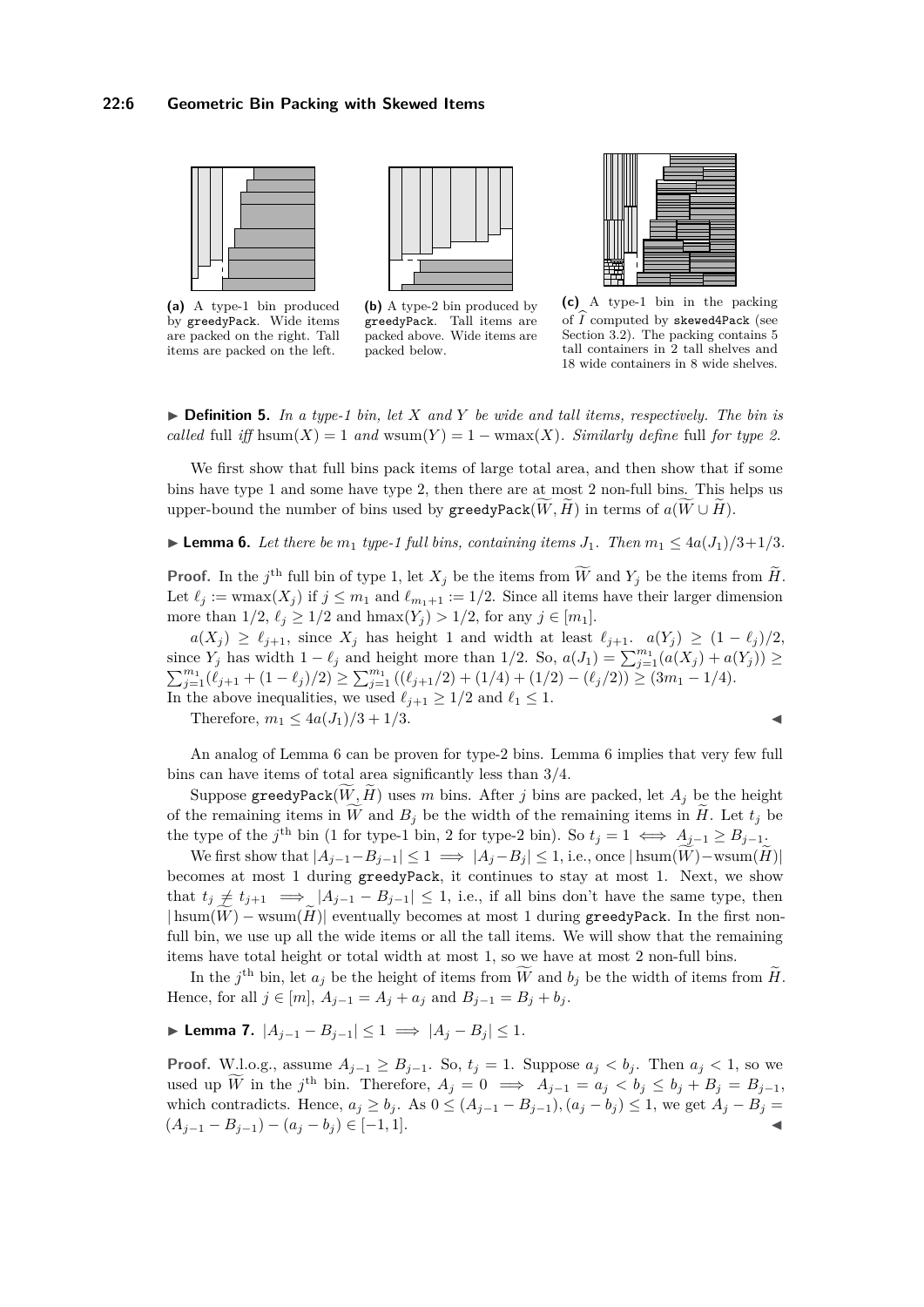▶ **Lemma 8.**  $t_i \neq t_{i+1} \implies |A_{i-1} - B_{i-1}| \leq 1$ .

**Proof.** W.l.o.g., assume  $t_i = 1$  and  $t_{i+1} = 2$ . Then

 $A_{i-1} > B_{i-1}$  and  $A_i < B_i \implies B_{i-1} < A_{i-1} < B_{i-1} + a_i - b_i \implies A_{i-1} - B_{i-1} \in [0,1)$ .

<span id="page-6-1"></span>▶ **Lemma 9.** *If all bins don't have the same type, then there can be at most 2 non-full bins.*

**Proof.** Let there be *p* full bins. Assume w.l.o.g. that in the  $(p+1)$ <sup>th</sup> bin, we used up all items from *W* but not *H*. Hence,  $A_{p+1} = 0$  and  $\forall i \geq p+2$ ,  $t_i = 2$ . Since all bins don't have the same type,  $\exists k \leq p+1$  such that  $t_k = 1$  and  $t_{k+1} = 2$ . By Lemmas [7](#page-5-2) and [8,](#page-5-3) we get  $|A_{p+1} - B_{p+1}| \le 1$ , implying  $B_{p+1} \le 1$ . Hence, the  $(p+1)$ <sup>th</sup> bin will use up all tall items, implying at most 2 non-full bins.

<span id="page-6-2"></span>▶ **Theorem 10.** *The number of bins m used by* greedyPack *is at most*  $\max\left(\lceil \text{hsum}(\widetilde{W}) \rceil, \lceil \text{wsum}(\widetilde{H}) \rceil, \frac{4}{3}a(\widetilde{W} \cup \widetilde{H}) + \frac{8}{3}\right).$ 

**Proof.** If all bins have the same type, then  $m \le \max(\lceil \text{hsum}(\widetilde{W}) \rceil, \lceil \text{wsum}(\widetilde{H}) \rceil)$ .

Let there be  $m_1$  (resp.  $m_2$ ) full bins of type 1 (resp. type 2) and let  $J_1$  (resp.  $J_2$ ) be the items inside those bins. Then by Lemma [6,](#page-5-1) we get  $m_1 \leq 4a(J_1)/3 + 1/3$  and *m*<sub>2</sub> ≤ 4*a*(*J*<sub>2</sub>)/3 + 1/3. Hence,  $m_1 + m_2 \le 4a(\overline{W} \cup \overline{H})/3 + 2/3$ . If all bins don't have the same type, then by Lemma [9,](#page-6-1) there can be at most 2 non-full bins, so greedyPack $(\widetilde{W}, \widetilde{H})$ uses at most  $4a(W \cup \tilde{H})/3 + 8/3$  bins.

### <span id="page-6-0"></span>**3.2 The** skewed4Pack **Algorithm**

We now return to the 2BP problem. skewed4Pack is an algorithm for 2BP takes as input a set *I* of rectangular items and a parameter  $\varepsilon \in (0,1)$  where  $\varepsilon^{-1} \in \mathbb{Z}$ . It outputs a 4-stage bin packing of *I*. skewed4Pack has the following outline:

- **A.** Use linear grouping [\[15,](#page-16-0) [28\]](#page-17-7) to round up the width or height of each item in *I*. This gives us a new instance  $\widehat{I}$ .
- **B.** Pack  $\hat{I}$  into  $1/\varepsilon^2 + 1$  shelves, after *slicing* some items. A shelf is a rectangular region with width or height more than  $1/2$  and is fully packed, i.e., the area of items in a shelf equals the area of the shelf. If we treat each shelf as an item, we get a new instance  $\tilde{I}$ .
- **C.** Compute a packing of  $\widetilde{I}$  into bins, after possibly slicing some items, using greedyPack.
- **D.** Repack most items of  $\widehat{I}$  without slicing into the shelves. We will prove that the remaining items have very small area, so they can be packed separately using NFDH.

**A. Item Classification and Rounding.** Define  $W := \{i \in I : h(i) \leq \delta_H\}$  and  $H := I - W$ . Items in *W* are called *wide* and items in *H* are called *tall*. Let  $W^{(L)} := \{i \in W : w(i) > \varepsilon\}$ and  $W^{(S)} := W - W^{(L)}$ . Similarly, let  $H^{(L)} := \{i \in H : h(i) > \varepsilon\}$  and  $H^{(S)} := H - H^{(L)}$ .

We will use *linear grouping* [\[15,](#page-16-0) [28\]](#page-17-7) to round up the widths of  $W^{(L)}$  and the heights of  $H^{(L)}$  to get items  $\widehat{W}^{(L)}$  and  $\widehat{H}^{(L)}$ , respectively. By Claim [27](#page-18-4) in Appendix [A,](#page-18-5) items in  $\widehat{W}^{(L)}$ have at most  $1/\varepsilon^2$  distinct widths and items in  $\widehat{H}^{(L)}$  have at most  $1/\varepsilon^2$  distinct heights.

Let  $\widehat{W} := \widehat{W}^{(L)} \cup W^{(S)}, \widehat{H} := \widehat{H}^{(L)} \cup H^{(S)}, \widehat{I} := \widehat{W} \cup \widehat{H}$ . For  $\widehat{X} \subseteq \widehat{I}$ , let fopt $(\widehat{X})$  be the minimum number of bins needed to pack  $\hat{X}$  when items in  $\hat{X} \cap \hat{W}^{(L)}$  can be sliced using horizontal cuts, items in  $\hat{X} \cap \hat{H}^{(L)}$  can be sliced using vertical cuts, and items in  $\widehat{X} \cap (W^{(S)} \cup H^{(S)})$  can be sliced both vertically and horizontally. The following lemma follows from Lemma [28](#page-18-6) in Appendix [A.](#page-18-5)

<span id="page-6-3"></span>**Example 11.** for  $(\widehat{I}) < (1+\varepsilon)$  opt $(I) + 2$ .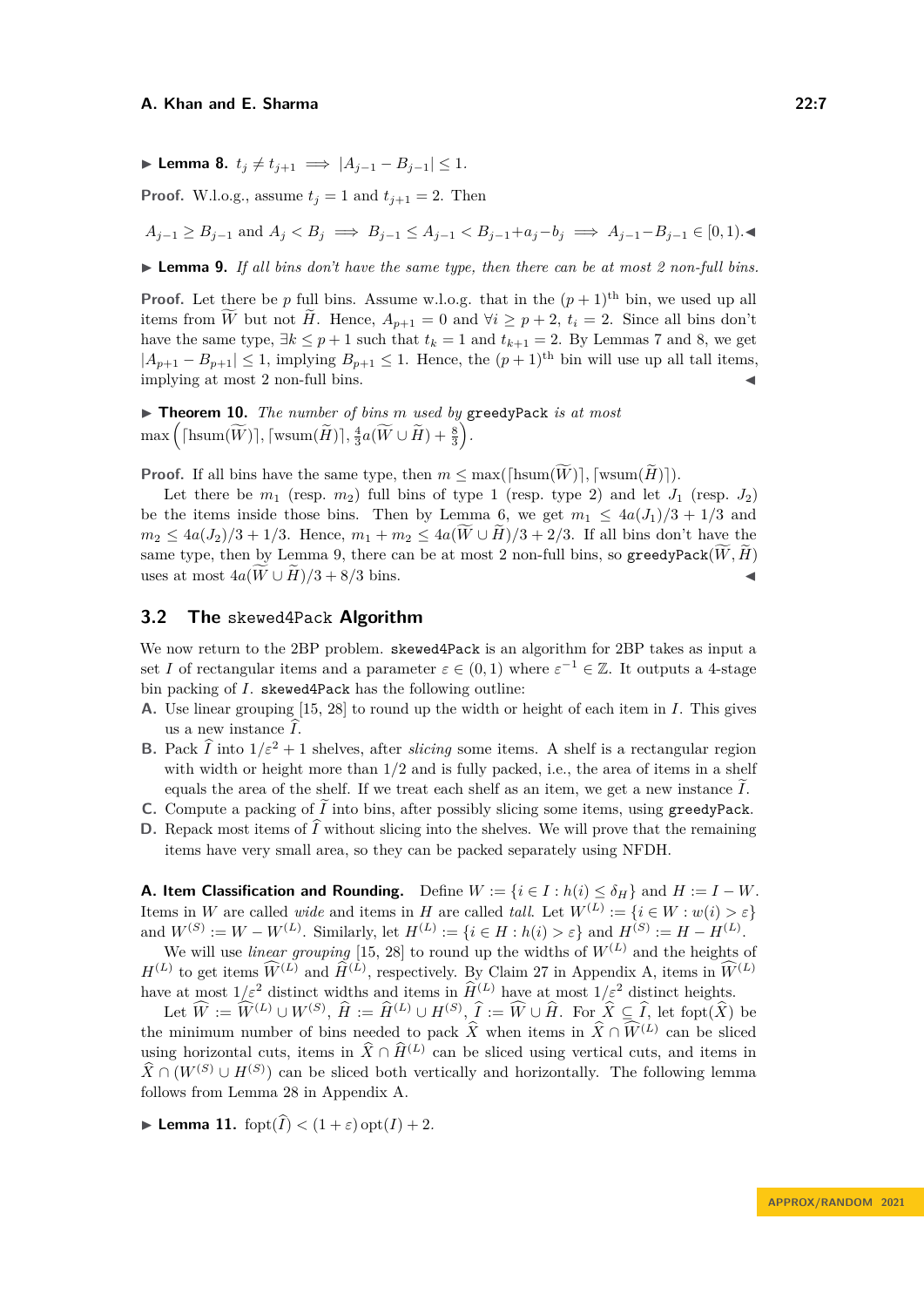### **22:8 Geometric Bin Packing with Skewed Items**

**B. Creating Shelves.** We will use ideas from Kenyon and Rémila's 2SP algorithm [\[28\]](#page-17-7) to pack  $\widehat{I}$  into *shelves*. Roughly, we solve a linear program to compute an optimal strip packing of  $\hat{W}$ , where the packing is 3-stage. The first stage of cuts gives us shelves and the second stage gives us containers. From each shelf, we trim off space that doesn't belong to any container. See Section [3.3](#page-8-0) for details. Let  $\overline{W}$  be the shelves thus obtained. Analogously, we can pack items  $\hat{H}$  into shelves  $\tilde{H}$ . Shelves in  $\widetilde{W}$  are called *wide shelves* and shelves in  $\tilde{H}$ are called *tall shelves*. Let  $\tilde{I} := \tilde{W} \cup \tilde{H}$ . We can interpret each shelf in  $\tilde{I}$  as a rectangular item. We allow slicing  $\tilde{W}$  and  $\tilde{H}$  using horizontal cuts and vertical cuts, respectively. In Section [3.3,](#page-8-0) we prove the following facts.

<span id="page-7-0"></span>▶ **Lemma 12.**  $\widetilde{I}$  has the following properties: (a)  $|\widetilde{W}| \leq 1 + 1/\varepsilon^2$  and  $|\widetilde{H}| \leq 1 + 1/\varepsilon^2$ *(b)* Each item in  $\widetilde{W}$  has width more than 1/2 and each item in  $\widetilde{H}$  has height more than 1/2;  $(c)$   $\tilde{a}(I) = a(I);$   $(d)$  max( $[\text{hsum}(\widetilde{W})], [\text{wsum}(\widetilde{H})]$ ) < fopt $(\widehat{I}).$ 

**C. Packing Shelves into Bins.** So far, we have packed  $\widehat{I}$  into shelves  $\widetilde{W}$  and  $\widetilde{H}$ . We will now use greedyPack $(\widetilde{W}, \widetilde{H})$  to pack the shelves into bins. By Claim [4,](#page-4-1) we get a 2-stage packing of  $\widetilde{W} \cup \widetilde{H}$  into *m* bins, where we make at most  $m-1$  horizontal cuts in  $\widetilde{W}$  and at most  $m-1$ vertical cuts in  $\widetilde{H}$ . The horizontal cuts (resp. vertical cuts) increase the number of wide shelves (resp. tall shelves) from at most  $1 + 1/\varepsilon^2$  to at most  $m + 1/\varepsilon^2$ . By Theorem [10,](#page-6-2) Lemma [12\(](#page-7-0)d) and Lemma [12\(](#page-7-0)c), we get  $m \le \max\left( \lceil \text{hsum}(\widetilde{W}) \rceil, \lceil \text{wsum}(\widetilde{H}) \rceil, \frac{4}{3}a(\widetilde{I}) + \frac{8}{3} \right) \le \frac{4}{3}$  fopt $(\widehat{I}) + \frac{8}{3}$ .

**D. Packing Items into Containers.** So far, we have a packing of shelves into *m* bins, where the shelves contain slices of items  $\tilde{I}$ . We will now repack a large subset of  $\tilde{I}$  into the shelves without slicing  $\hat{I}$ . See Figure [2c](#page-5-0) for an example output. We do this using a standard greedy algorithm. See Appendix [B](#page-19-0) for details of the algorithm and proof of the following lemma.

<span id="page-7-1"></span>▶ **Lemma 13.** *Let <sup>P</sup> be a packing of <sup>I</sup>*<sup>e</sup> *into <sup>m</sup> bins, where we made at most <sup>m</sup>* <sup>−</sup> <sup>1</sup> *horizontal cuts in wide shelves and at most m* − 1 *vertical cuts in tall shelves. Then we can (without slicing)* pack a large subset of  $\hat{I}$  into the shelves in P such that the unpacked items (also *called* discarded items) from W have total area less than  $\varepsilon$  hsum $(W) + \delta_H(1+\varepsilon)(m+1/\varepsilon^2)$ , *and the unpacked items from*  $\widehat{H}$  *have area less than*  $\varepsilon$  wsum $(\widetilde{H}) + \delta_W(1+\varepsilon)(m+1/\varepsilon^2)$ .

We pack wide discarded items into new bins using NFDH and pack tall discarded items into new bins using NFDW. Finally, we prove the performance guarantee of skewed4Pack<sub> $\varepsilon$ </sub>(*I*).

<span id="page-7-2"></span> $\blacktriangleright$  **Lemma 14.** *Let I be a set of*  $(\delta_W, \delta_H)$ *-skewed items. Then* skewed4Pack<sub> $\epsilon$ </sub>(*I*) *outputs a 4*-stage packing of *I* in time  $O((1/\varepsilon)^{O(1/\varepsilon)} + n \log n)$  and uses less than  $\alpha(1+\varepsilon)$  opt $(I) + 2\beta$ *bins, where*  $\Delta := \frac{1}{2} \left( \frac{\delta_H}{1-\delta_H} + \frac{\delta_W}{1-\delta_W} \right)$ ,  $\alpha := \frac{4}{3} (1+4\Delta)(1+3\varepsilon)$ ,  $\beta := \frac{2\Delta(1+\varepsilon)}{\varepsilon^2}$  $\frac{(1+\varepsilon)}{\varepsilon^2} + \frac{10}{3} + \frac{19\Delta}{3} + \frac{16\Delta\varepsilon}{3}$ .

**Proof.** The discarded items are packed using NFDH or NFDW, which output a 2-stage packing. Since greedyPack outputs a 2-stage packing of the shelves and the packing of items into the shelves is a 2-stage packing, the bin packing of non-discarded items is a 4-stage packing. The time taken by skewed4Pack is at most  $O((1/\varepsilon)^{O(1/\varepsilon)} + n \log n)$ .

Suppose greedyPack uses at most *m* bins. By Theorem [10,](#page-6-2)  $m \leq 4$  fopt $(\widehat{I})/3+8/3$ . Let  $W^d$ and  $H^d$  be the items discarded from W and H, respectively. By Lemma [13](#page-7-1) and Lemma [12\(](#page-7-0)d),  $a(W^d) < \varepsilon$  fopt $(\widehat{I}) + \delta_H(1+\varepsilon)(m+1/\varepsilon^2)$  and  $a(H^d) < \varepsilon$  fopt $(\widehat{I}) + \delta_W(1+\varepsilon)(m+1/\varepsilon^2)$ .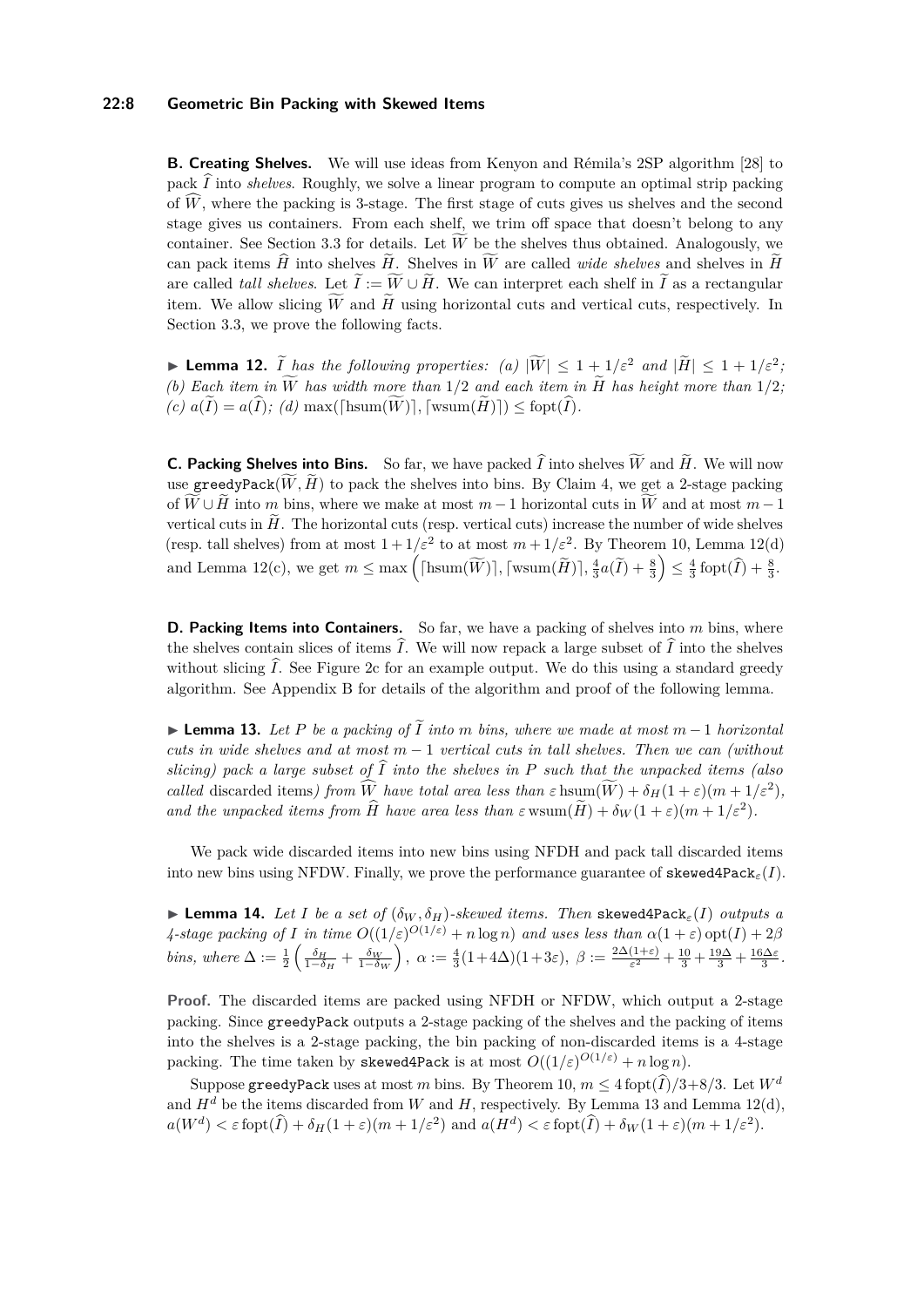$$
m + \frac{2a(W^d) + 1}{1 - \delta_H} + \frac{2a(H^d) + 1}{1 - \delta_W}
$$
  
\n
$$
\leq (1 + 4\Delta(1 + \varepsilon))m + 4\varepsilon(1 + \Delta)\operatorname{fopt}(\widehat{I}) + 2(1 + \Delta) + 4\Delta(1 + \varepsilon)/\varepsilon^2
$$
  
\n
$$
\leq \alpha \operatorname{fopt}(\widehat{I}) + 2(\beta - 1) < \alpha(1 + \varepsilon) \operatorname{opt}(I) + 2\beta.
$$

Now we conclude with the proof of Theorem [1.](#page-3-0)

**Proof of Theorem [1.](#page-3-0)** This is a simple corollary of Lemma [14,](#page-7-2) where  $\delta \leq 1/2$  gives us  $\Delta \leq 2\delta$ ,  $\alpha(1+\varepsilon) \leq (4/3)(1+8\delta)(1+7\varepsilon)$ , and  $\beta \leq 4/\varepsilon^2 + 15$ .

# <span id="page-8-0"></span>**3.3 Creating Shelves**

Here we will describe how to obtain shelves  $\widetilde{W}$  and  $\widetilde{H}$  from items  $\widehat{W}$  and  $\widehat{H}$ , respectively. Let opt<sub>sp</sub> $(\widehat{W})$  denote the optimal strip packing of  $\widehat{W}$  where items in  $\widehat{W}$  can be sliced using horizontal cuts. Then  $f(\widehat{W}) = [\text{opt}_{SP}(\widehat{W})]$ . Hence, we will now try to compute a near-optimal strip packing of  $W$ .

Define a horizontal configuration *S* as a tuple  $(S_0, S_1, S_2, \ldots)$  of  $1/\varepsilon^2 + 1$  non-negative integers, where  $S_0 \in \{0,1\}$  and  $\sum_{j=1}^{1/\varepsilon^2} S_j w_j \leq 1$ . For any horizontal line at height *y* in a strip packing of  $\widehat{W}$ , the multiset of items intersecting the line corresponds to a configuration.  $S_0$  indicates whether the line intersects items from  $W^{(S)}$ , and  $S_j$  is the number of items from  $\widehat{W}_j^{(L)}$  that the line intersects. Let S be the set of all horizontal configurations. Let  $N := |\mathcal{S}|$ .

To obtain an optimal packing, we need to determine the height of each configuration. This can be done with the following linear program.

$$
\min_{x \in \mathbb{R}^N} \sum_{S \in \mathcal{S}} x_S
$$
\n
$$
\text{where } \sum_{S \in \mathcal{S}} S_j x_S = h(\widehat{W}_j^{(L)}) \qquad \forall j \in [1/\varepsilon^2]
$$
\n
$$
\text{and } \sum_{S: S_0 = 1} \left( 1 - \sum_{j=1}^{1/\varepsilon^2} S_j w_j \right) x_S = a(W^{(S)})
$$
\n
$$
\text{and } x_S \ge 0 \qquad \forall S \in \mathcal{S}
$$

Let  $x^*$  be an optimal extreme-point solution to the above LP. This gives us a packing where the strip is divided into rectangular regions called *shelves* that are stacked on top of each other. Each shelf has a configuration *S* associated with it and has height  $h(S) := x_S^*$  and contains *S<sub>j</sub> containers* of width  $w_j$ . Containers of width  $w_j$  only contain items from  $\widehat{W}_j^{(L)}$ , and we call them *type-j* containers. If  $S_0 = 1$ , *S* also contains a container of width  $1 - \sum_{j=1}^{1/\varepsilon^2} S_j w_j$  that contains small items. We call this container a *type-*0 container. Each container is fully filled with items. Let  $w(S)$  denote the width of shelf  $S$ , i.e., the sum of widths of all containers in *S*. Note that if  $S_0 = 1$ , then  $w(S) = 1$ . Otherwise,  $w(S) = \sum_{j=1}^{1/\varepsilon^2} S_j w_j$ .

<span id="page-8-2"></span>▶ **Lemma 15.**  $x^*$  contains at most  $1/\varepsilon^2 + 1$  positive entries.

**Proof sketch.** Follows by applying Rank Lemma<sup>[2](#page-8-1)</sup> to the linear program. ◀

<span id="page-8-3"></span><span id="page-8-1"></span><sup>2</sup> Rank Lemma: the number of non-zero variables in an extreme-point solution to a linear program is at most the number of non-trivial constraints [\[34,](#page-17-17) Lemma 2.1.4].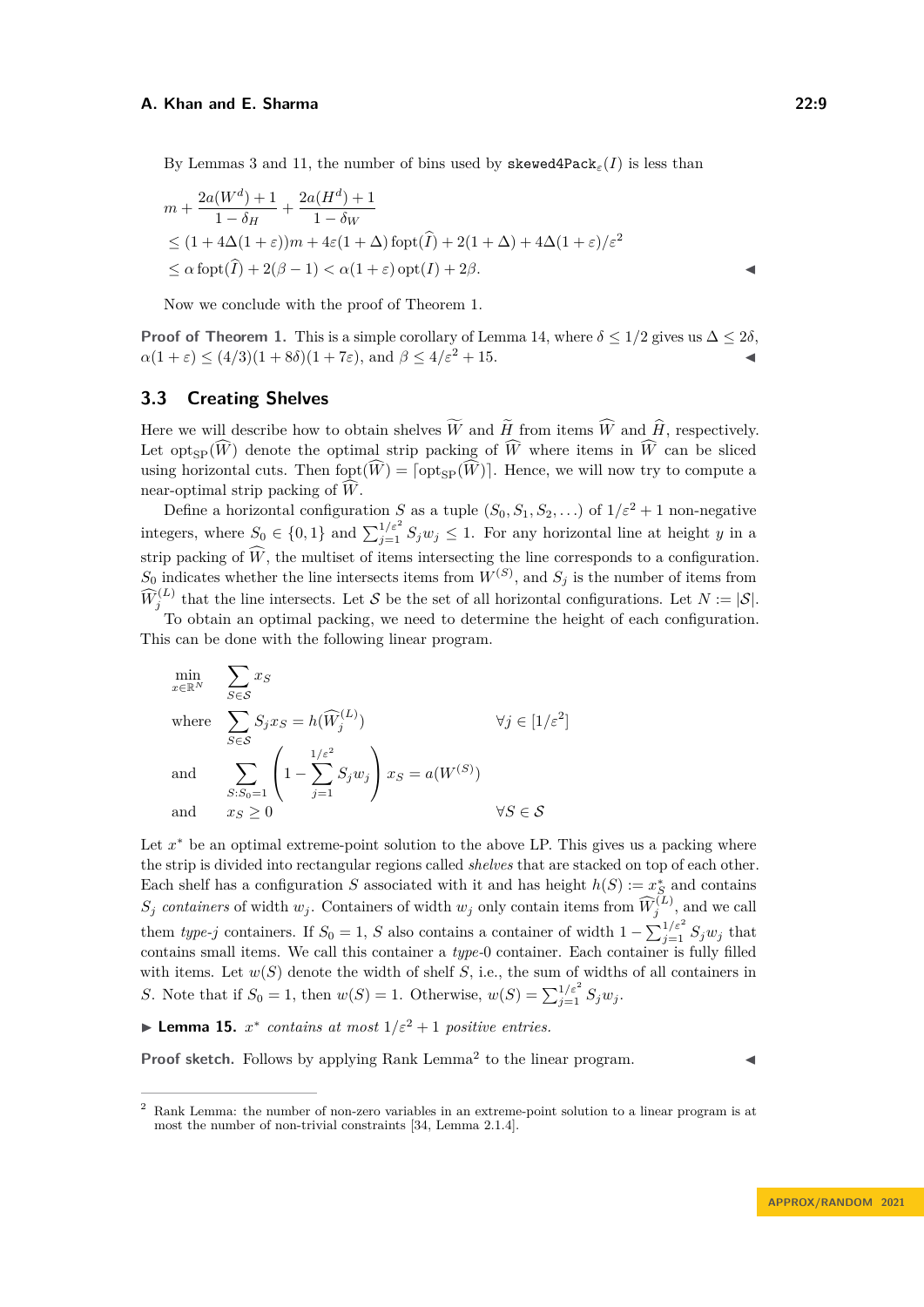#### **22:10 Geometric Bin Packing with Skewed Items**

▶ **Lemma 16.**  $x_S^* > 0 \implies w(S) > 1/2$ .

**Proof.** Suppose  $w(S) \leq 1/2$ . Then we could have split *S* into two parts by making a horizontal cut in the middle and packed the parts side-by-side, reducing the height of the strip by  $x^*_{S}/2$ . But that would contradict the fact that  $x^*$  is optimal.

Treat each shelf *S* as an item of width  $w(S)$  and height  $h(S)$ . Allow each such item to be sliced using horizontal cuts. This gives us a new set  $\tilde{W}$  of items such that  $\tilde{W}$  can be packed inside  $\widetilde{W}$ . By applying an analogous approach to  $\widehat{H}$ , we get a new set  $\widetilde{H}$  of items. Let  $\hat{I} := W \cup H$ . We call the shelves of *W wide shelves* and the shelves of *H tall shelves*. The containers in wide shelves are called *wide containers* and the containers in tall shelves are called *tall containers*.

▶ **Lemma 12.**  $\widetilde{I}$  has the following properties: (a)  $|\widetilde{W}| \leq 1 + 1/\varepsilon^2$  and  $|\widetilde{H}| \leq 1 + 1/\varepsilon^2$ ; *(b)* Each item in  $\widetilde{W}$  has width more than 1/2 and each item in  $\widetilde{H}$  has height more than 1/2;  $(c)$   $a(\overline{I}) = a(\widehat{I});$   $(d)$  max( $[\text{hsum}(\widetilde{W})]$ ,  $[\text{wsum}(\widetilde{H})] \leq \text{fopt}(\widehat{I})$ *.* 

**Proof.** Lemma [15](#page-8-2) implies (a) and Lemma [16](#page-8-3) implies (b).  $a(\hat{I}) = a(\tilde{I})$  as the shelves are tightly packed. Since  $x^*$  is an optimal solution to the linear program,  $\lceil \text{hsum}(\hat{W}) \rceil = \lceil \sum_{S \in \mathcal{S}} x^*_S \rceil$  $\lceil \mathrm{opt_{SP}}(\widehat{W}) \rceil = \mathrm{fopt}(\widehat{W}) \leq \mathrm{fopt}(\widehat{I}).$  Similarly,  $\lceil \mathrm{wsum}(\widetilde{H}) \rceil = \mathrm{fopt}(\widehat{H}) \leq \mathrm{fopt}(\widehat{I}).$ 

# <span id="page-9-0"></span>**4 Almost-Optimal Bin Packing of Skewed Rectangles**

In this section, we will describe the algorithm skewedCPack. skewedCPack takes as input a set *I* of items and a parameter  $\varepsilon \in (0, 1/2]$ , where  $\varepsilon^{-1} \in \mathbb{Z}$ . We will prove that skewedCPack has AAR  $1 + 20\varepsilon$  when  $\delta$  is sufficiently small. skewedCPack works roughly as follows:

- **1.** Invoke the subroutine  $\text{round}(I)$  (cf. Section [4.1\)](#page-9-1).  $\text{round}(I)$  returns a pair  $(\tilde{I}, I_{\text{med}})$ . Here *I*med, called the set of *medium items*, has low total area, so we can pack it in a small number of bins.  $\tilde{I}$ , called the set of *rounded items*, is obtained by rounding up the width or height of each item in  $I - I_{\text{med}}$ , so that  $\tilde{I}$  has properties that help us pack it easily.
- **2.** Compute the optimal *fractional compartmental* bin packing of *I* (we will define *fractional* and *compartmental* later).
- **3.** Use this packing of  $\tilde{I}$  to obtain a packing of  $I$  that uses slightly more number of bins.

To bound the AAR of skewedCPack, we will prove a structural theorem (Section [4.2\)](#page-10-0), which says that the optimal fractional compartmental packing of  $\tilde{I}$  uses close to opt(*I*) bins.

### <span id="page-9-1"></span>**4.1 Classifying and Rounding Items**

We now describe the algorithm round and show that its output satisfies important properties.

First, we will find a set  $I_{\text{med}} \subseteq I$  and positive constants  $\varepsilon_1$  and  $\varepsilon_2$  such that  $a(I_{\text{med}}) \leq$  $\varepsilon a(I)$ ,  $\varepsilon_2 \ll \varepsilon_1$ , and  $I - I_{\text{med}}$  is ( $\varepsilon_2$ ,  $\varepsilon_1$ ]-free, i.e., no item in  $I - I_{\text{med}}$  has its width or height in the interval  $(\varepsilon_2, \varepsilon_1]$ . Then we can remove  $I_{\text{med}}$  from *I* and pack it separately into a small number of bins using NFDH. We will see that the  $(\varepsilon_2, \varepsilon_1]$ -freeness of *I* − *I*<sub>med</sub> will help us pack  $I - I_{\text{med}}$  efficiently. Specifically, we require  $\varepsilon_1 \leq \varepsilon$ ,  $\varepsilon_1^{-1} \in \mathbb{Z}$ , and  $\varepsilon_2 = f(\varepsilon_1)$ , where  $f(x) := \varepsilon x / (104(1+1/(\varepsilon x))^{2/x-2})$ . We explain this choice of *f* in Section [4.3.4.](#page-15-0) Intuitively, such an *f* ensures that  $\varepsilon_2 \ll \varepsilon_1$  and  $\varepsilon_2^{-1} \in \mathbb{Z}$ . For skewedCPack to work, we require  $\delta \leq \varepsilon_2$ . Finding such an  $I_{\text{med}}$  and  $\varepsilon_1$  is a standard technique [\[25,](#page-17-1) [7\]](#page-16-5), so we defer the details to Appendix [C.1.](#page-19-1)

Next, we classify the items in  $I - I_{\text{med}}$  into three disjoint classes:

- Wide items:  $W := \{i \in I : w(i) > \varepsilon_1 \text{ and } h(i) \leq \varepsilon_2\}.$  $\sim$
- Tall items:  $H := \{i \in I : w(i) \leq \varepsilon_2 \text{ and } h(i) > \varepsilon_1\}.$
- Small items:  $S := \{i \in I : w(i) \leq \varepsilon_2 \text{ and } h(i) \leq \varepsilon_2\}.$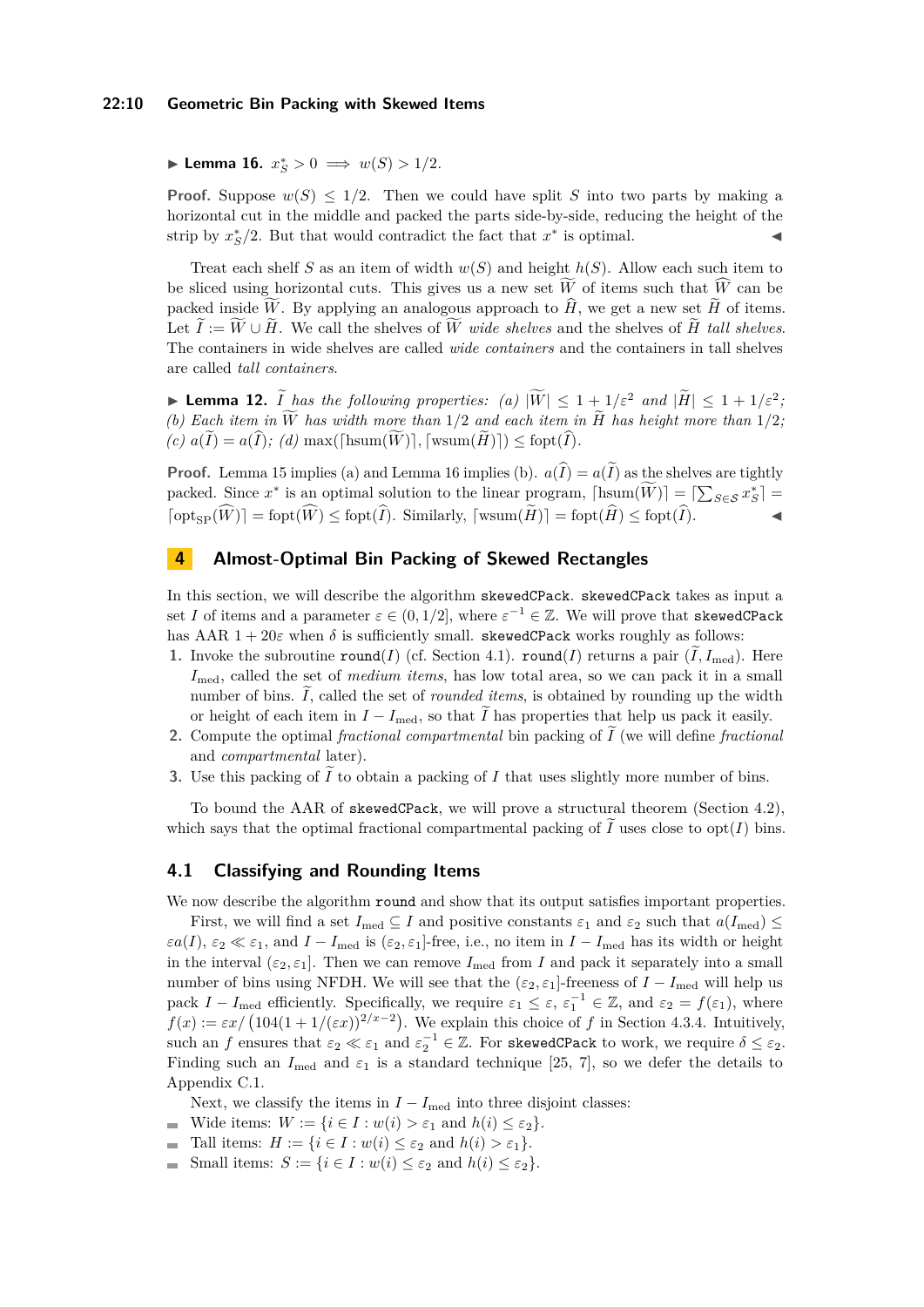We will now use *linear grouping* [\[15,](#page-16-0) [28\]](#page-17-7) to round up the widths of items *W* and the heights of items *H* to get items  $\widetilde{W}$  and  $\widetilde{H}$ , respectively. By Claim [27](#page-18-4) in Appendix [A,](#page-18-5) items in W have at most  $1/(\varepsilon \varepsilon_1)$  distinct widths and items in  $\tilde{H}$  have at most  $1/(\varepsilon \varepsilon_1)$  distinct heights. Let  $\widetilde{I} := \widetilde{W} \cup \widetilde{H} \cup S$ .

 $\triangleright$  **Definition 17** (Fractional packing). *Suppose we are allowed to slice wide items in*  $\widetilde{I}$  *using horizontal cuts, slice tall items in*  $\widetilde{I}$  *using vertical cuts and slice small items in*  $\widetilde{I}$  *using both horizontal and vertical cuts. For any*  $\widetilde{X} \subseteq \widetilde{I}$ , a bin packing of the slices of  $\widetilde{X}$  is called a fractional packing of  $\widetilde{X}$ . The optimal fractional packing of  $\widetilde{X}$  is denoted by fopt $(\widetilde{X})$ .

<span id="page-10-2"></span>**Example 18.** for  $(\widetilde{I}) < (1+\varepsilon)$  opt $(I) + 2$ .

**Proof.** Directly follows from Lemma [28](#page-18-6) in Appendix [A.](#page-18-5)

# <span id="page-10-0"></span>**4.2 Structural Theorem**

We will now define compartmental packing and prove the structural theorem, which says that the number of bins in the optimal fractional compartmental packing of  $\tilde{I}$  is roughly equal to fopt $(I)$ .

We first show how to *discretize* a packing, i.e., we show that given a fractional packing of items in a bin, we can remove a small fraction of tall and small items and shift the remaining items leftwards so that the left and right edges of each wide item belong to a constant-sized set T, where  $|\mathcal{T}| \leq (1 + 1/\varepsilon \varepsilon_1)^{2/\varepsilon_1 - 2}$ . Next, we define *compartmental* packing and show how to convert a discretized packing to a compartmental packing.

For any rectangle *i* packed in a bin, let  $x_1(i)$  and  $x_2(i)$  denote the *x*-coordinates of its left and right edges, respectively, and let  $y_1(i)$  and  $y_2(i)$  denote the *y*-coordinates of its bottom and top edges, respectively. Let R be the set of distinct widths of items in  $\tilde{W}$ . Given the way we rounded items,  $|R| \leq 1/\varepsilon \varepsilon_1$ . Recall that  $\varepsilon_1 \leq \varepsilon \leq 1/2$  and  $\varepsilon_1^{-1}, \varepsilon^{-1} \in \mathbb{Z}$ .

<span id="page-10-1"></span>▶ **Theorem 19.** *Given a fractional packing of items*  $\widetilde{J} \subseteq \widetilde{I}$  *into a bin, we can remove tall and small items of total area less than ε and shift some of the remaining items to the left such that for every wide item <i>i*, we get  $x_1(i), x_2(i) \in \mathcal{T}$ .

**Proof.** For wide items *u* and *v* in the bin, we say that  $u \prec v$  iff the right edge of *u* is to the left of the left edge of *v*. Formally  $u \prec v \iff x_2(u) \leq x_1(v)$ . We call *u* a *predecessor* of *v*. A sequence  $[i_1, i_2, \ldots, i_k]$  such that  $i_1 \prec i_2 \prec \ldots \prec i_k$  is called a *chain* ending at  $i_k$ . For a wide item *i*, define level(*i*) as the number of items in the longest chain ending at *i*. Formally, level(*i*) := 1 if *i* has no predecessors, and  $(1 + \max_{j \prec i} level(j))$  otherwise. Let  $W_j$ be the items at level *j*, i.e.,  $W_j := \{i : \text{level}(i) = j\}$ . Note that the level of an item can be at most  $1/\varepsilon_1 - 1$ , since each wide item has width more than  $\varepsilon_1$ .

We will describe an algorithm for discretization. But first, we need to introduce two recursively-defined set families  $(S_1, S_2, \ldots)$  and  $(T_0, T_1, \ldots)$ . Let  $T_0 := \{0\}$  and  $t_0 := 1$ . For  $\alpha$  any  $j > 0$ , define  $t_j := (1 + 1/\varepsilon \varepsilon_1)^{2j}$ ,  $\delta_j := \varepsilon \varepsilon_1 / t_{j-1}$ ,  $S_j := T_{j-1} \cup \{k \delta_j : k \in \mathbb{Z}, 0 \leq k < j \}$ 1/δ<sup>*j*</sup>},  $T_j := \{x + y : x \in S_j, y \in R \cup \{0\}\}\$ . Note that  $\forall j > 0$ , we have  $T_{j-1} \subseteq S_j \subseteq T_j$  and  $\delta_j^{-1} \in \mathbb{Z}$ . Define  $\mathcal{T} := T_{1/\varepsilon_1 - 1}$ .

Our discretization algorithm proceeds in stages, where in the  $j<sup>th</sup>$  stage, we apply two transformations to the items in the bin, called *strip-removal* and *compaction*.

**Strip-removal**: For each  $x \in T_{j-1}$ , consider a strip of width  $\delta_j$  and height 1 in the bin whose left edge has coordinate *x*. Discard the slices of tall and small items inside the strips. **Compaction**: Move all tall and small items as much towards the left as possible (imagine a gravitational force acting leftwards on the tall and small items) while keeping the wide items fixed. Then move each wide item  $i \in W_j$  leftwards till  $x_1(i) \in S_j$ .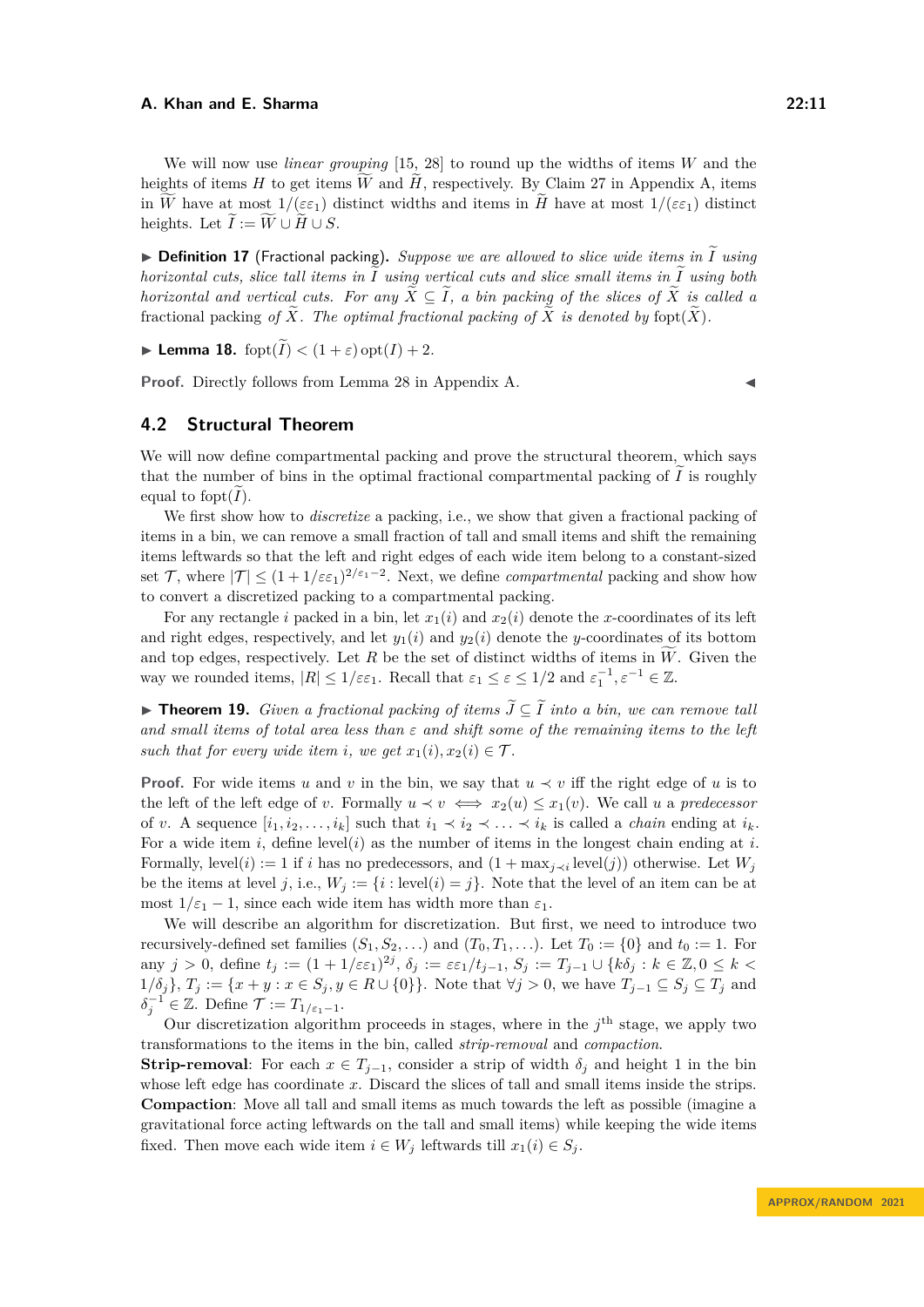#### **22:12 Geometric Bin Packing with Skewed Items**

Observe that the algorithm maintains the following invariant: after *k* stages, for each *j* ∈ [*k*], each item *i* ∈ *W<sub>j</sub>* has  $x_1(i)$  ∈  $S_j$  (and hence  $x_2(i)$  ∈  $T_j$ ). This ensures that after the algorithm ends,  $x_1(i), x_2(i) \in \mathcal{T}$ . All that remains to prove is that the total area of items discarded during strip-removal is at most *ε* and that compaction is always possible.

▶ **Lemma 20.** *For all*  $j \geq 0$ ,  $|T_j| \leq t_j$ .

**Proof by induction.**  $|T_0| = t_0 = 1$ , so the base case holds. Now assume  $|T_{j-1}| \le t_{j-1}$ . Then

$$
|T_j| \le (|R|+1)|S_j| \le \left(\frac{1}{\varepsilon \varepsilon_1} + 1\right) \left(|T_{j-1}| + \frac{1}{\delta_j}\right) \le \left(\frac{1}{\varepsilon \varepsilon_1} + 1\right)^2 t_{j-1} = t_j.
$$

Therefore,  $|\mathcal{T}| \le t_{1/\varepsilon_1 - 1} = (1 + 1/\varepsilon \varepsilon_1)^{2/\varepsilon_1 - 2}$ .

 $\blacktriangleright$  **Lemma 21.** *Discarded items (across all stages) have total area less than*  $\varepsilon$ *.* 

**Proof.** In the *j*<sup>th</sup> stage, we create  $|T_{j-1}|$  strips, and each strip has total area at most  $\delta_j$ . Therefore, the area discarded in the *j*<sup>th</sup> stage is at most  $|T_{j-1}|\delta_j \le t_{j-1}\delta_j = \varepsilon \varepsilon_1$ . Since there can be at most  $1/\varepsilon_1 - 1$  stages, we discard a total area of less than  $\varepsilon$  across all stages.

▶ **Lemma 22.** *Compaction always succeeds, i.e., in the j<sup>th</sup> stage, while moving item*  $i \in W_j$ *leftwards, no other item will block its movement.*

**Proof.** Let  $i \in W_j$ . Let z be the x-coordinate of the left edge of the strip immediately to the left of item *i*, i.e.,  $z := \max({x \in T_{j-1} : x \leq x_1(i)}$ . For any wide item *i*', we have  $x_2(i') \leq x_1(i) \iff i' \prec i \iff \text{level}(i') \leq j-1$ . By our invariant, we get level(*i*<sup> $\prime$ </sup>) ≤ *j* − 1  $\implies x_2(i') \in T_{j-1} \implies x_2(i') \leq z$ . Therefore, for every wide item *i*<sup> $\prime$ </sup>,  $x_2(i') \notin (z, x_1(i)].$ 

In the *j*<sup>th</sup> strip-removal, we cleared the strip  $[z, z + \delta_j] \times [0, 1]$ . If  $x_1(i) \in [z, z + \delta_j]$ , then *i* can freely move to *z*, and  $z \in T_{j-1} \subseteq S_j$ . Since no wide item has its right edge in  $(z, x_1(i)]$ , if  $x_1(i) > z + \delta_j$ , all the tall and small items whose left edge lies in  $[z + \delta_j, x_1(i)]$  will move leftwards by at least  $\delta_j$  during compaction. Hence, there would be an empty space of width at least  $\delta_j$  to the left of item *i*. Therefore, we can move *i* leftwards to make  $x_1(i)$  a multiple of  $\delta_j$ , and then  $x_1(i)$  would belong to  $S_j$ .

Hence, compaction always succeeds and we get  $x_1(i), x_2(i) \in \mathcal{T}$  for each wide item *i*.

<span id="page-11-0"></span>▶ **Definition 23** (Compartmental packing)**.** *Consider a packing of some items into a bin. A* compartment *C is defined as a rectangular region in the bin satisfying the following properties:*

- $x_1(C), x_2(C) \in \mathcal{T}$ *.*
- $y_1(C), y_2(C)$  *are multiples of*  $\varepsilon_{\text{cont}} := \varepsilon \varepsilon_1/6|T|$ *.*
- *C does not contain both wide items and tall items.*
- *If*  $C$  *contains tall items, then*  $x_1(C)$  *and*  $x_2(C)$  *are consecutive values in*  $\mathcal{T}$ *.*

*If a compartment contains a wide item, it is called a* wide compartment*. Otherwise it is called a* tall compartment*. A packing of items into a bin is called* compartmental *iff there is a set of non-overlapping* compartments *in the bin such that each wide or tall item lies completely inside some compartment, and there are at most*  $n_W := 3(1/\epsilon_1 - 1)|T| + 1$  *wide compartments and at most*  $n_H := (1/\varepsilon_1 - 1)|T|$  *tall compartments in the bin. A packing of items into multiple bins is called compartmental iff each bin is compartmental.*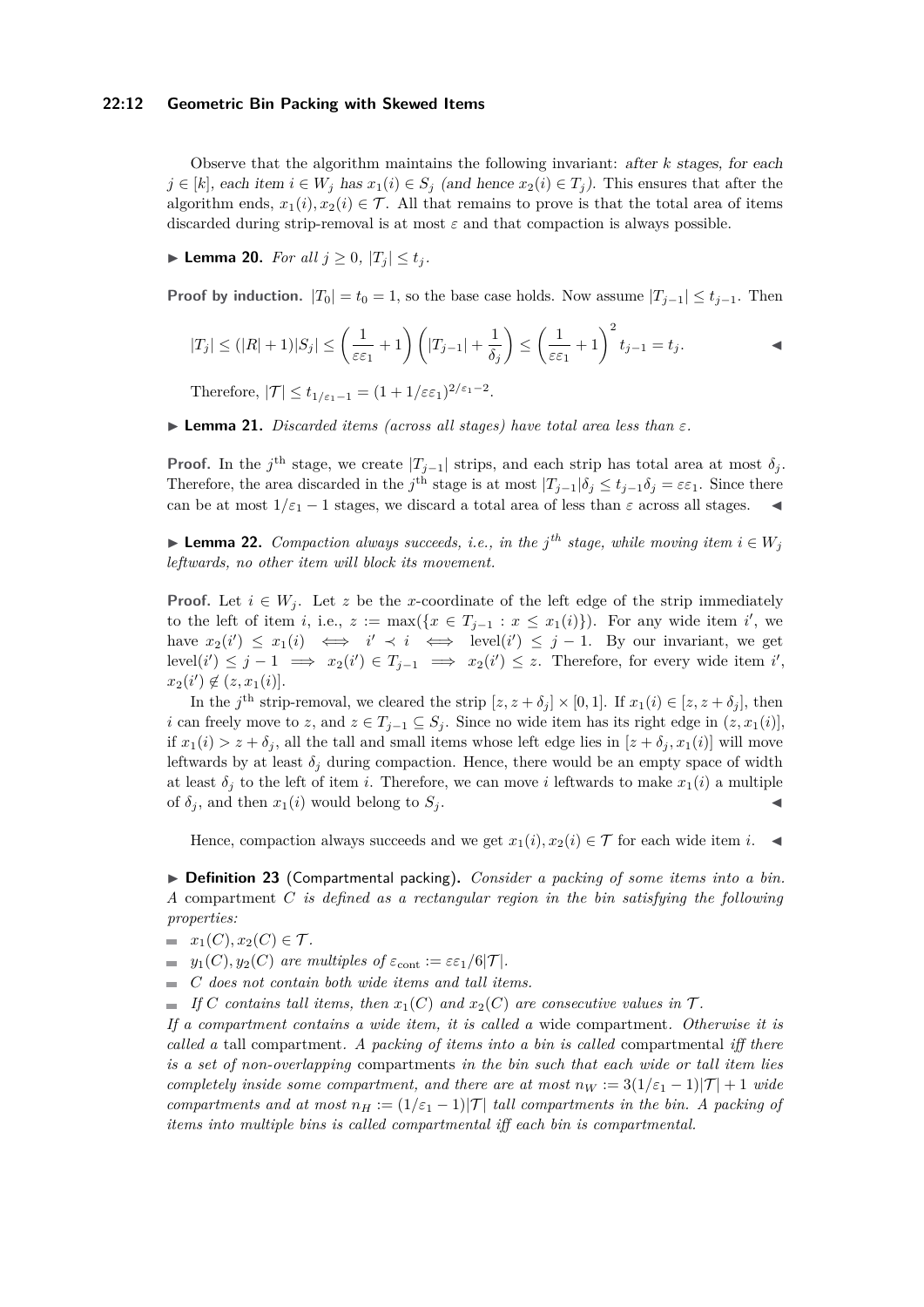Note that small items can be packed both inside and outside compartments.

The following lemma states that a discretized packing can be converted to a compartmental packing. It can be proved using standard techniques (e.g., Section 3.2.3 in [\[36\]](#page-17-18)). See Appendix G.2 in [\[31\]](#page-17-15) for a formal proof.

<span id="page-12-1"></span>▶ **Lemma 24.** *If*  $x_1(i), x_2(i) \in T$  *for each wide item i in a bin, then by removing wide and small items of area less than ε, we can get a compartmental packing of the remaining items.*

<span id="page-12-6"></span> $\blacktriangleright$  **Theorem 25.** For a set  $\widetilde{I}$  of  $\delta$ -skewed rounded items, define fcopt( $\widetilde{I}$ ) as the number of bins *in the optimal fractional compartmental packing<sup>[3](#page-12-0)</sup> of*  $\tilde{I}$ *. Then fcopt* $(\tilde{I}) < (1 + 4\varepsilon)$  *fopt* $(\tilde{I}) + 2$ *.* 

**Proof.** Consider a fractional packing of  $\tilde{I}$  into  $m :=$  fopt $(\tilde{I})$  bins. From each bin, we can discard items of area at most  $2\varepsilon$  and get a compartmental packing of the remaining items by Theorem [19](#page-10-1) and Lemma [24.](#page-12-1)

Let *X* be the set of wide and small discarded items and let *Y* be the set of tall discarded items. For each item  $i \in X$ , if  $w(i) \leq 1/2$ , slice it using a horizontal cut in the middle and place the pieces horizontally next to each other to get a new item of width  $2w(i)$  and height  $h(i)/2$ . Repeat until  $w(i) > 1/2$ . Now pack the items in bins by stacking them one-over-the-other so that for each item  $i \in X$ ,  $x_1(i) = 0$ . This will require less than  $2a(X) + 1$  bins, and the packing will be compartmental.

Similarly, we can get a compartmental packing of *Y* into  $2a(Y) + 1$  bins. Since  $a(X \cup Y)$  $2\varepsilon m$ , we will require less than  $4\varepsilon m + 2$  bins. Therefore, the total number of compartmental bins used to pack  $\tilde{I}$  is less than  $(1 + 4\varepsilon)m + 2$ .

# **4.3 Packing Algorithm**

We now describe the skewedCPack algorithm for packing a set  $I$  of  $n \delta$ -skewed items.

- **1. Classifying and Rounding Items** (see Section [4.1\)](#page-9-1): Compute  $(\widetilde{I}, I_{\text{med}}) := \text{round}(I)$ . Recall that  $I_{\text{med}}$ , called the set of *medium items*, has low total area, and  $\tilde{I}$ , called the set of *rounded items*, is obtained by rounding up the width or height of each item in  $I - I_{\text{med}}$ .
- <span id="page-12-2"></span>**2. Enumerating Packing of Compartments**: Compute all possible packings of empty compartments into at most *n* bins.
- <span id="page-12-3"></span>**3. Fractionally Packing Items into Compartments**: For each packing *P* of empty compartments, fractionally pack  $I$  into  $P$  using a linear program.
- <span id="page-12-4"></span>**4. Converting a Fractional Packing to a Non-Fractional Packing**: Discard a small set  $D \subseteq I$  of items and use an extreme-point solution to the linear program to non-fractionally pack  $\widetilde{I}$  − *D* into *P*.
- **5.** Pack  $I_{\text{med}} ∪ D$  into bins using NFDH.

See Figure [3](#page-13-0) for a visual overview of skewedCPack. We describe steps [2,](#page-12-2) [3](#page-12-3) and [4](#page-12-4) in Sections [4.3.1–](#page-12-5)[4.3.3,](#page-14-0) respectively. In Section [4.3.4,](#page-15-0) we bound the AAR of skewedCPack.

# <span id="page-12-5"></span>**4.3.1 Enumerating Packing of Compartments**

We will now describe a subroutine, called iterPackings( $\tilde{I}$ ), that outputs all packings of empty compartments into at least  $[a(I)]$  bins and at most *n* bins. A packing of empty compartments in a bin is called a *configuration*. We will first enumerate all configurations and then output multisets of configurations of cardinality ranging from  $[a(I)]$  to *n*.

<span id="page-12-0"></span><sup>&</sup>lt;sup>3</sup> A *fractional compartmental* packing of  $\widetilde{I}$  is a fractional packing of  $\widetilde{I}$  that is also compartmental.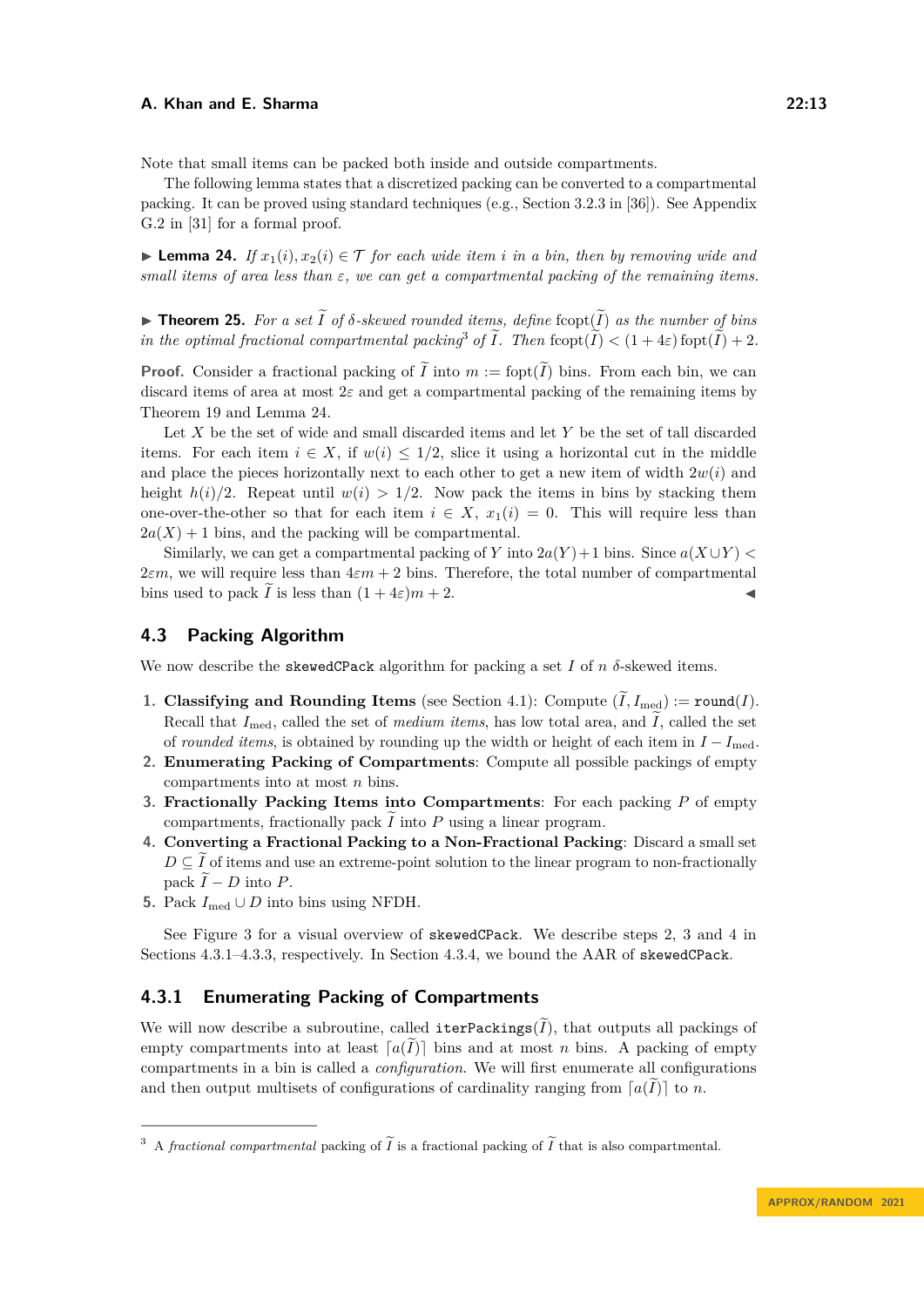<span id="page-13-0"></span>



**(a)** Guess the packing of empty compartments in each bin (Section [4.3.1\)](#page-12-5).

**(b)** Fractionally pack wide and tall items into compartments. This partitions each compartment into *containers* (Section [4.3.2\)](#page-13-1).



**(c)** Pack the items nonfractionally (Section [4.3.3\)](#page-14-0).

*.*

**Figure 3** Major steps of skewedCPack after rounding *I*.

There can be at most  $n_W := 3(1/\varepsilon_1 - 1)|\mathcal{T}| + 1$  wide compartments in a bin. Each wide compartment can have  $(1/\varepsilon_{\text{cont}})^2$  *y*-coordinates of the top and bottom edges and at most  $|T|^2/2$  *x*-coordinates of the left and right edges, where  $\varepsilon_{\text{cont}} := \varepsilon \varepsilon_1/6|T|$ . The rest of the space is for tall compartments. Therefore, the number of configurations is at most

$$
n_C := \left( (1/\varepsilon_{\text{cont}})^2 |\mathcal{T}|^2 / 2 \right)^{n_W} \le \left( \frac{3|\mathcal{T}|^2}{\varepsilon \varepsilon_1} \right)^{6|\mathcal{T}|/\varepsilon_1} \le \left( 1 + \frac{1}{\varepsilon \varepsilon_1} \right)^{\left( 1 + \frac{1}{\varepsilon \varepsilon_1} \right)^{2/\varepsilon_1 + 1}}
$$

Since each configuration can have at most *n* bins, the number of combinations of configurations is at most  $(n+1)^{n}C$ . Therefore, we can output all possible bin packings of empty compartments in  $O(n^{n_C})$  time. This completes the description of iterPackings.

# <span id="page-13-1"></span>**4.3.2 Fractionally Packing Items into Compartments**

For each bin packing *P* of empty compartments, we will try to fractionally pack the items into the bins. To do this, we will create a feasibility linear program, called  $FP(\tilde{I}, P)$ , that is feasible iff wide and tall items in  $\tilde{I}$  can be packed into the compartments in *P*. If FP( $\tilde{I}$ , *P*) is feasible, then small items can also be fractionally packed since  $P$  contains at least  $a(I)$  bins.

Let  $w'_1, w'_2, \ldots, w'_p$  be the distinct widths of wide compartments in *P*. Let  $U_j$  be the set of wide compartments in *P* having width  $w'_{j}$ . Let  $h(U_{j})$  be the sum of heights of the compartments in  $U_j$ . By Definition [23,](#page-11-0) we know that  $p \leq |\mathcal{T}|^2/2$ . Let  $w_1, w_2, \ldots, w_r$  be the distinct widths of items in  $\tilde{W}$  (recall that  $\tilde{W}$  is the set of wide items in  $\tilde{I}$ ). Let  $\tilde{W}_j$  be the items in  $\widetilde{W}$  having width  $w_j$ . Let  $h(\widetilde{W}_j)$  be the sum of heights of all items in  $\widetilde{W}_j$ . By Claim [27,](#page-18-4) we get  $r \leq 1/\varepsilon \varepsilon_1$ .

Let  $C := [C_0, C_1, \ldots, C_r]$  be a vector, where  $C_0 \in [p]$  and  $C_j \in \mathbb{Z}_{\geq 0}$  for  $j \in [r]$ . *C* is called a *wide configuration* iff  $w(C) := \sum_{j=1}^{r} C_j w_j \leq w'_{C_0}$ . Intuitively, a wide configuration *C* represents a set of wide items that can be placed side-by-side into a compartment of width  $w'_{C_0}$ . Let C be the set of all wide configurations. Then  $|C| \leq p/\varepsilon_1^r$ , which is a constant. Let  $C_j := \{ C \in \mathcal{C} : C_0 = j \}.$ 

To pack  $\widetilde{W}$  into wide compartments, we must determine the height of each configuration. Let  $x \in \mathbb{R}_{\geq 0}^{|\mathcal{C}|}$  $\frac{|\mathcal{C}|}{|\mathcal{C}|}$  be a vector where  $x_C$  denotes the height of configuration *C*. Then *W* can be packed into wide compartments according to *x* iff *x* is a feasible solution to the following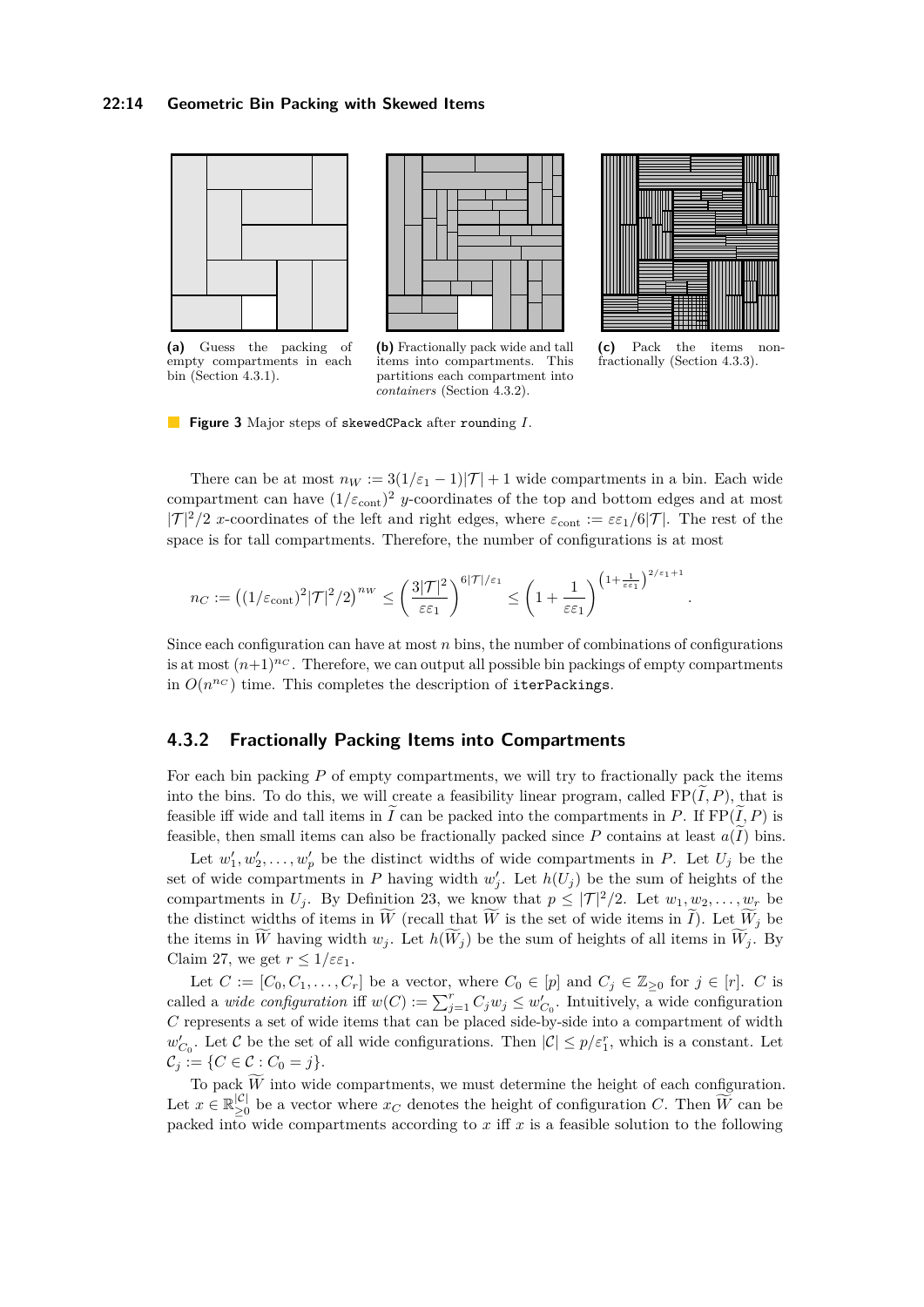feasibility linear program, named  $FP_W(I, P)$ :

$$
\sum_{C \in \mathcal{C}} C_j x_C \ge h(\widetilde{W}_j) \quad \forall j \in [r] \quad (\widetilde{W}_j \text{ should be covered})
$$
\n
$$
\sum_{C \in \mathcal{C} \text{ and } C_0 = j} x_C \le h(U_j) \quad \forall j \in [p] \quad (C_j \text{ should fit in } U_j)
$$
\n
$$
x_C \ge 0 \quad \forall C \in \mathcal{C}
$$

Let  $x^*$  be an extreme point solution to  $FP_W(\tilde{I}, P)$  (if  $FP_W(\tilde{I}, P)$  is feasible). By Rank Lemma<sup>[4](#page-14-1)</sup>, at most  $p + r$  entries of  $x^*$  are non-zero. Since the number of variables and constraints is constant, *x* ∗ can be computed in constant time.

Let  $\widetilde{H}$  be the set of tall items in  $\widetilde{I}$ . Items in  $\widetilde{H}$  have at most  $1/\varepsilon \varepsilon_1$  distinct heights. Let there be *q* distinct heights of tall compartments in *P*. By Definition [23,](#page-11-0) we get  $q \leq 1/\varepsilon_{\text{cont}} =$ 6|T |*/εε*1. We can similarly define *tall configurations* and define a feasibility linear program for tall items, named  $FP_H(\tilde{I}, P)$ .  $\tilde{H}$  can be packed into tall compartments in P iff  $FP_H(\tilde{I}, P)$ is feasible. Let  $y^*$  be an extreme point solution to  $\text{FP}_H(\tilde{I}, P)$ . Then  $y^*$  can be computed in constant time and  $y^*$  has at most  $q + 1/\varepsilon \varepsilon_1$  positive entries.

Hence,  $\tilde{I}$  can be packed into P iff  $\text{FP}(\tilde{I}, P) := \text{FP}_W(\tilde{I}, P) \wedge \text{FP}_H(\tilde{I}, P)$  is feasible. The solution  $(x^*, y^*)$  shows us how to split each compartment into *shelves*, where each shelf corresponds to a configuration  $C$  and the shelf can be split into  $C_j$  *containers* of width  $w_j$  and one container of width  $w'_{C_0} - w(C)$ . Let there be *m* bins in *P*. After splitting the configurations across compartments, we get at most  $p + q + 2/\varepsilon \varepsilon_1 + m(n_W + n_H)$  shelves.

# <span id="page-14-0"></span>**4.3.3 Converting a Fractional Packing to a Non-Fractional Packing**

Consider a packing  $P$  of empty compartments into  $m$  bins. Let  $x^*$  and  $y^*$  be extreme-point solutions to  $FP_W(\widetilde{I}, P)$  and  $FP_H(\widetilde{I}, P)$ , respectively (assuming  $\widetilde{I}$  can fit into *P*). Then  $(x^*, y^*)$  gives us a fractional compartmental packing of  $\widetilde{I}$  into  $m$  bins. We now show how to convert this to a non-fractional compartmental packing by removing some items from  $\tilde{I}$ .

Formally, we give an algorithm called greedyCPack $(\widetilde{I}, P, x^*, y^*)$ . It returns a pair  $(Q, D)$ , where  $Q$  is a (non-fractional) compartmental bin packing of items  $I - D$ , where the compartments in the bins are as per *P*. *D* is called the set of discarded items.

greedyCPack is based on standard techniques. We prove in Appendix [C.2](#page-20-0) that

<span id="page-14-2"></span>
$$
a(D) < \frac{52|\mathcal{T}|\varepsilon_2}{\varepsilon_1}m + 4\varepsilon_2 \left(\frac{|\mathcal{T}|^2}{2} + \frac{6|\mathcal{T}|}{\varepsilon\varepsilon_1} + \frac{2}{\varepsilon\varepsilon_1}\right). \tag{1}
$$

We give an outline of greedyCPack here and defer the details to Appendix [C.2.](#page-20-0)

- **1.** For each *j*, iteratively assign wide items from  $\widetilde{W}_i$  to a container of width  $w_i$ . When the total height of assigned items exceeds the height of the container, discard the last-assigned item and switch to a new container and repeat.
- **2.** Similarly assign tall items to tall containers.
- **3.** Identify rectangular regions where we can pack small items:
	- For each configuration *C*, there is a free region of width  $w'_{C_0} w(C)$  and height  $x_C^*$  in a wide compartment. Similarly, we get free regions in tall compartments.

<span id="page-14-1"></span><sup>4</sup> Rank Lemma: the number of non-zero variables in an extreme-point solution to a linear program is at most the number of non-trivial constraints [\[34,](#page-17-17) Lemma 2.1.4].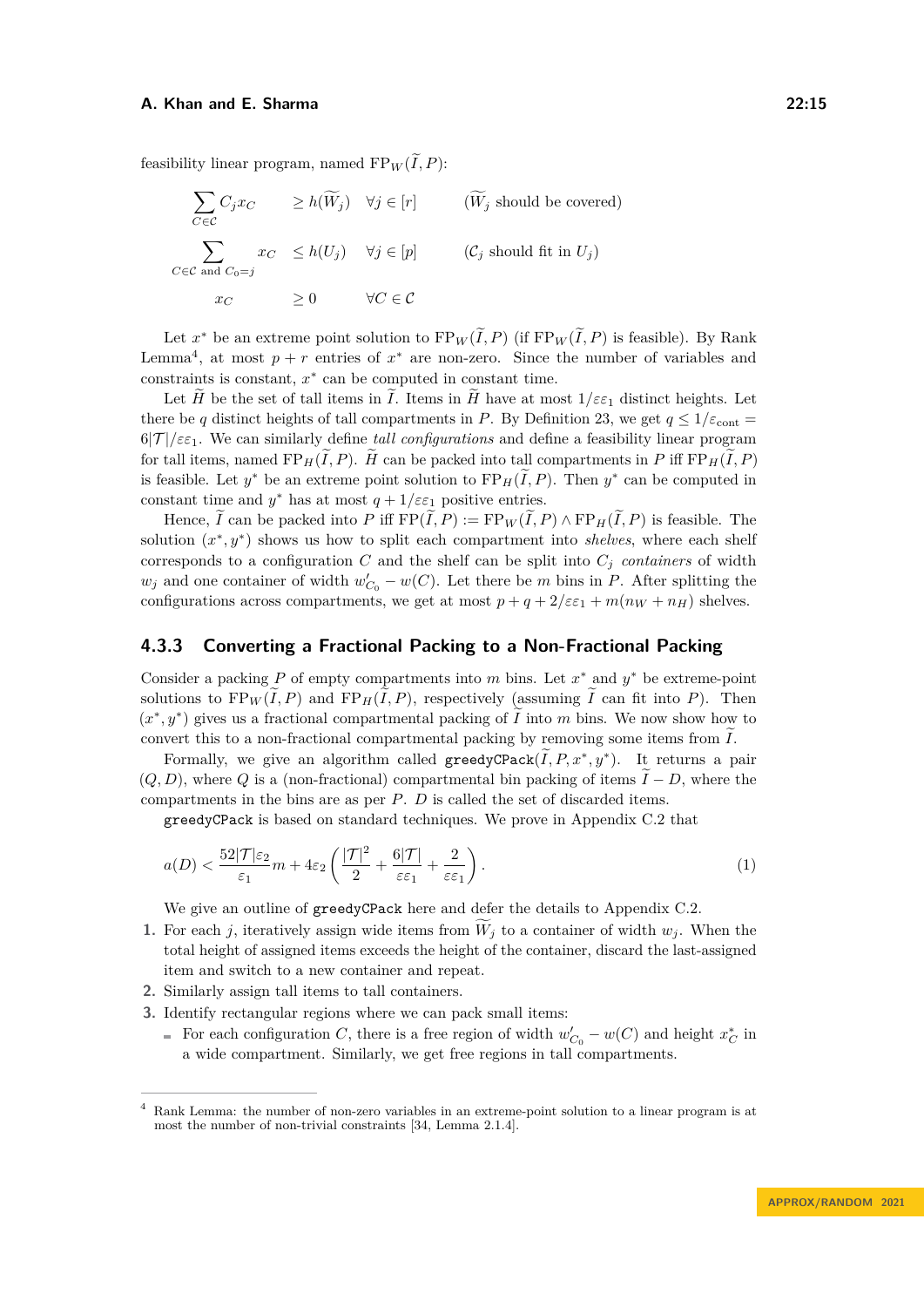#### **22:16 Geometric Bin Packing with Skewed Items**

- $\blacksquare$  In each bin, the number of compartments is constant, so the space outside compartments be divided into a constant number of rectangular regions (see Lemma [29\)](#page-20-1). Pack most of the small items into these free regions using NFDH. Discard the rest.
	-

# <span id="page-15-0"></span>**4.3.4 Summary**

See Appendix [C.3](#page-21-1) for a precise description of skewedCPack.

Recall the function *f* from Section [4.1.](#page-9-1) Since  $\varepsilon_2 := f(\varepsilon_1)$ , we get

<span id="page-15-1"></span>
$$
\varepsilon_2 = f(\varepsilon_1) = \frac{\varepsilon \varepsilon_1}{104(1 + 1/\varepsilon \varepsilon_1)^{2/\varepsilon_1 - 2}} \le \frac{\varepsilon \varepsilon_1}{104|\mathcal{T}|}.\tag{2}
$$

The last inequality follows from the fact that  $|\mathcal{T}| \leq (1 + 1/\varepsilon \varepsilon_1)^{2/\varepsilon_1 - 2}$ .

**• Theorem 26.** *The number of bins used by* skewedCPack<sub>ε</sub> $(\widetilde{I})$  *is less than* 

$$
(1+20\varepsilon)\,\mathrm{opt}(I) + \frac{1}{13}\left(1+\frac{1}{\varepsilon\varepsilon_1}\right)^{2/\varepsilon_1-2} + 23.
$$

**Proof.** In an optimal fractional compartmental bin packing of  $\tilde{I}$ , let  $P^*$  be the corresponding packing of empty compartments into bins. Hence,  $P^*$  contains  $m := \text{fcopt}(\tilde{I})$  bins. Since  $\text{iterPacking}(\tilde{I})$  iterates over all bin packings of compartments,  $P^* \in \text{iterPacking}(\tilde{I})$ . Since wide and tall items in  $\tilde{I}$  can be packed into the compartments of  $P^*$ , we get that  $x^*$ and  $y^*$  are not null. By Lemma [3,](#page-3-1) the number of bins used by NFDH to pack  $I_{\text{med}} \cup D$ is less than  $2a(I_{\text{med}} \cup D)/(1 - \delta) + 3 + 1/(1 - \delta)$ . Therefore, the number of bins used by skewedCPack $(I)$  is less than

$$
m + \frac{2a(I_{\text{med}} \cup D)}{1 - \delta} + 3 + \frac{1}{1 - \delta}
$$
  
\n
$$
< m + \frac{2\varepsilon}{1 - \delta}a(I) + \frac{2\varepsilon_2}{1 - \delta} \left(\frac{52|\mathcal{T}|}{\varepsilon_1}m + 4\left(\frac{|\mathcal{T}|^2}{2} + \frac{6|\mathcal{T}| + 2}{\varepsilon \varepsilon_1}\right)\right) + 3 + \frac{1}{1 - \delta}
$$
  
\n(by Equation (1) and  $a(I_{\text{med}}) \le \varepsilon a(I)$ )  
\n
$$
= \left(1 + \frac{104\varepsilon_2|\mathcal{T}|}{\varepsilon_1(1 - \delta)}\right)m + \frac{2\varepsilon}{1 - \delta}a(I) + 3 + \frac{1}{1 - \delta} + \frac{8\varepsilon_2}{1 - \delta} \left(\frac{|\mathcal{T}|^2}{2} + \frac{6|\mathcal{T}| + 2}{\varepsilon \varepsilon_1}\right)
$$
  
\n
$$
= \left(1 + \frac{\varepsilon}{1 - \delta}\right)m + \frac{2\varepsilon}{1 - \delta}a(I) + 3 + \frac{1}{13(1 - \delta)} \left(\frac{\varepsilon \varepsilon_1|\mathcal{T}|}{2} + 19 + \frac{2}{|\mathcal{T}|}\right).
$$
  
\n(by Equation (2))

By Theorem [25](#page-12-6) and Lemma [18,](#page-10-2) we get

$$
m = \text{fcopt}(\widetilde{I}) < (1 + 4\varepsilon)\,\text{fopt}(\widetilde{I}) + 2 < (1 + 4\varepsilon)(1 + \varepsilon)\,\text{opt}(I) + 4 + 8\varepsilon.
$$

Therefore, the number of bins used by  $skewedCPack(I)$  is less than

$$
\left( (1+4\varepsilon)(1+\varepsilon) \left( 1 + \frac{\varepsilon}{1-\delta} \right) + \frac{2\varepsilon}{1-\delta} \right) \operatorname{opt}(I)
$$
  
+ 
$$
(4+8\varepsilon) \left( 1 + \frac{\varepsilon}{1-\delta} \right) + 3 + \frac{1}{13(1-\delta)} \left( \frac{\varepsilon \varepsilon_1 |\mathcal{T}|}{2} + 19 + \frac{2}{|\mathcal{T}|} \right)
$$
  

$$
\leq (1+20\varepsilon) \operatorname{opt}(I) + \frac{1}{13} \left( 1 + \frac{1}{\varepsilon \varepsilon_1} \right)^{2/\varepsilon_1 - 2} + 23.
$$
 (since  $\delta \leq \varepsilon_1 \leq \varepsilon \leq 1/2$ )

◀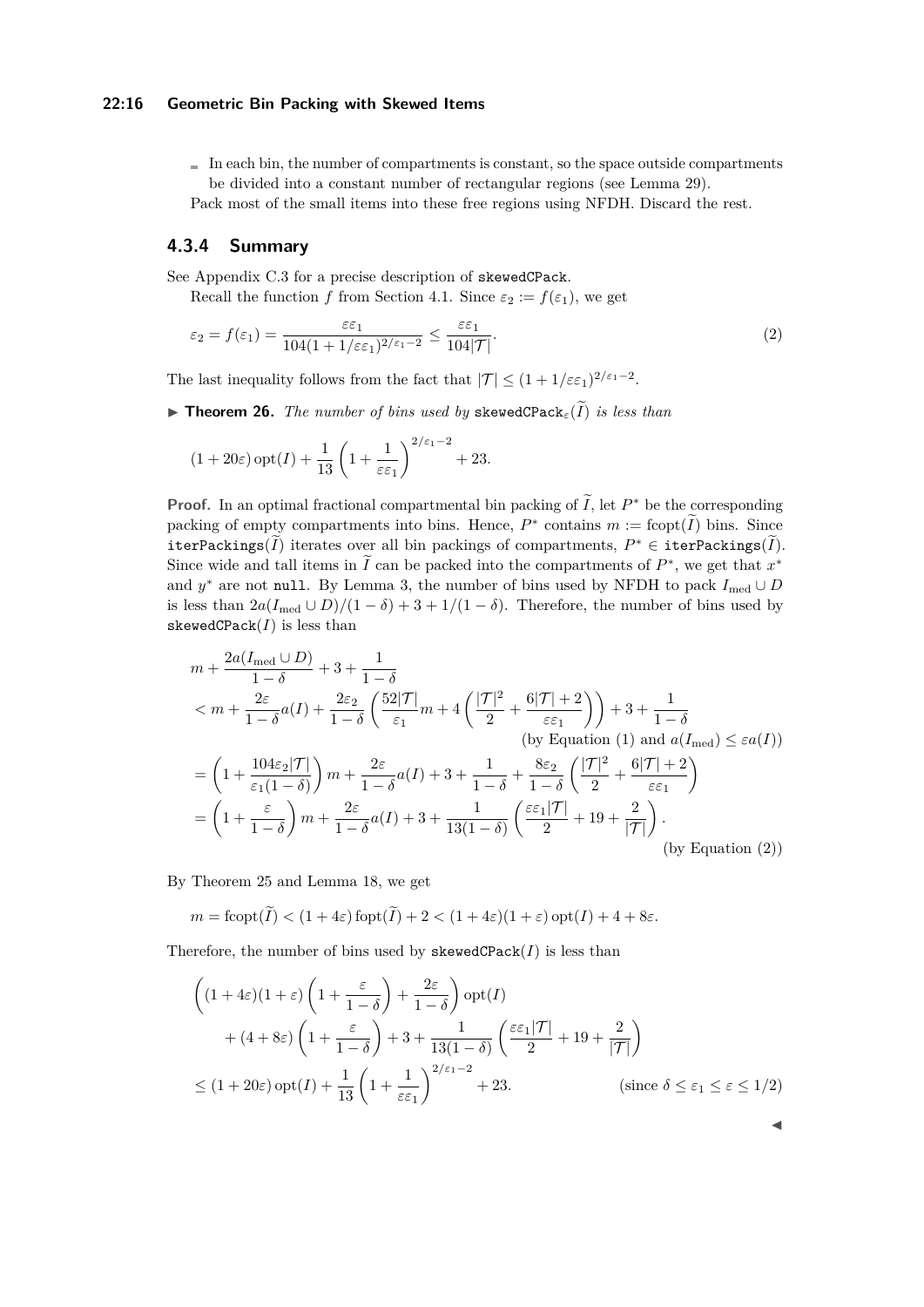#### **References**

- <span id="page-16-14"></span>**1** Fidaa Abed, Parinya Chalermsook, José Correa, Andreas Karrenbauer, Pablo Pérez-Lantero, José A Soto, and Andreas Wiese. On guillotine cutting sequences. In *International Workshop on Approximation Algorithms for Combinatorial Optimization Problems (APPROX)*, pages 1–19, 2015. [doi:10.4230/LIPIcs.APPROX-RANDOM.2015.1](https://doi.org/10.4230/LIPIcs.APPROX-RANDOM.2015.1).
- <span id="page-16-13"></span>**2** Anna Adamaszek, Sariel Har-Peled, and Andreas Wiese. Approximation schemes for independent set and sparse subsets of polygons. *Journal of the ACM*, 66(4):29:1–29:40, 2019. [doi:10.1145/3326122](https://doi.org/10.1145/3326122).
- <span id="page-16-16"></span>**3** Soroush Alamdari, Therese Biedl, Timothy M Chan, Elyot Grant, Krishnam Raju Jampani, Srinivasan Keshav, Anna Lubiw, and Vinayak Pathak. Smart-grid electricity allocation via strip packing with slicing. In *Workshop on Algorithms and Data Structures (WADS)*, pages 25–36. Springer, 2013. [doi:10.1007/978-3-642-40104-6\\_3](https://doi.org/10.1007/978-3-642-40104-6_3).
- <span id="page-16-4"></span>**4** Nikhil Bansal, Alberto Caprara, and Maxim Sviridenko. A new approximation method for set covering problems, with applications to multidimensional bin packing. *SIAM Journal on Computing*, 39(4):1256–1278, 2010. [doi:10.1137/080736831](https://doi.org/10.1137/080736831).
- <span id="page-16-1"></span>**5** Nikhil Bansal, José R Correa, Claire Kenyon, and Maxim Sviridenko. Bin packing in multiple dimensions: Inapproximability results and approximation schemes. *Mathematics of Operations Research*, 31(1):31–49, 2006. [doi:10.1287/moor.1050.0168](https://doi.org/10.1287/moor.1050.0168).
- <span id="page-16-12"></span>**6** Nikhil Bansal, Marek Eliáš, and Arindam Khan. Improved approximation for vector bin packing. In *ACM-SIAM Symposium on Discrete Algorithms (SODA)*, pages 1561–1579. SIAM, 2016. [doi:10.1137/1.9781611974331.ch106](https://doi.org/10.1137/1.9781611974331.ch106).
- <span id="page-16-5"></span>**7** Nikhil Bansal and Arindam Khan. Improved approximation algorithm for two-dimensional bin packing. In *ACM-SIAM Symposium on Discrete Algorithms (SODA)*, pages 13–25, 2014. [doi:10.1137/1.9781611973402.2](https://doi.org/10.1137/1.9781611973402.2).
- <span id="page-16-8"></span>**8** Nikhil Bansal, Andrea Lodi, and Maxim Sviridenko. A tale of two dimensional bin packing. In *Symposium on Foundations of Computer Science (FOCS)*, pages 657–666. IEEE, 2005. [doi:10.1109/SFCS.2005.10](https://doi.org/10.1109/SFCS.2005.10).
- <span id="page-16-3"></span>**9** Alberto Caprara. Packing *d*-dimensional bins in *d* stages. *Mathematics of Operations Research*, 33:203–215, February 2008. [doi:10.1287/moor.1070.0289](https://doi.org/10.1287/moor.1070.0289).
- <span id="page-16-7"></span>**10** Alberto Caprara, Andrea Lodi, and Michele Monaci. Fast approximation schemes for twostage, two-dimensional bin packing. *Mathematics of Operations Research*, 30(1):150–172, 2005. [doi:10.1287/moor.1040.0112](https://doi.org/10.1287/moor.1040.0112).
- <span id="page-16-6"></span>**11** Miroslav Chlebík and Janka Chlebíková. Hardness of approximation for orthogonal rectangle packing and covering problems. *Journal of Discrete Algorithms*, 7(3):291–305, 2009. [doi:](https://doi.org/10.1016/j.jda.2009.02.002) [10.1016/j.jda.2009.02.002](https://doi.org/10.1016/j.jda.2009.02.002).
- <span id="page-16-11"></span>**12** Henrik I. Christensen, Arindam Khan, Sebastian Pokutta, and Prasad Tetali. Approximation and online algorithms for multidimensional bin packing: A survey. *Computer Science Review*, 24:63–79, 2017. [doi:10.1016/j.cosrev.2016.12.001](https://doi.org/10.1016/j.cosrev.2016.12.001).
- <span id="page-16-2"></span>**13** Fan RK Chung, Michael R Garey, and David S Johnson. On packing two-dimensional bins. *SIAM Journal on Algebraic Discrete Methods*, 3(1):66–76, 1982. [doi:10.1137/0603007](https://doi.org/10.1137/0603007).
- <span id="page-16-9"></span>**14** Edward G. Coffman, Michael R. Garey, David S. Johnson, and Robert E. Tarjan. Performance bounds for level-oriented two-dimensional packing algorithms. *SIAM Journal on Computing*, 9:808–826, 1980. [doi:10.1137/0209062](https://doi.org/10.1137/0209062).
- <span id="page-16-0"></span>**15** W Fernandez De La Vega and George S. Lueker. Bin packing can be solved within  $1 + \varepsilon$  in linear time. *Combinatorica*, 1(4):349–355, 1981. [doi:10.1007/BF02579456](https://doi.org/10.1007/BF02579456).
- <span id="page-16-17"></span>**16** Max A. Deppert, Klaus Jansen, Arindam Khan, Malin Rau, and Malte Tutas. Peak demand minimization via sliced strip packing, 2021. [arXiv:2105.07219](http://arxiv.org/abs/2105.07219).
- <span id="page-16-15"></span>**17** Aleksei V Fishkin, Olga Gerber, and Klaus Jansen. On efficient weighted rectangle packing with large resources. In *International Symposium on Algorithms and Computation (ISAAC)*, pages 1039–1050. Springer, 2005. [doi:10.1007/11602613\\_103](https://doi.org/10.1007/11602613_103).
- <span id="page-16-10"></span>**18** Waldo Gálvez, Fabrizio Grandoni, Afrouz Jabal Ameli, Klaus Jansen, Arindam Khan, and Malin Rau. A tight  $(3/2 + \varepsilon)$  approximation for skewed strip packing. In *International*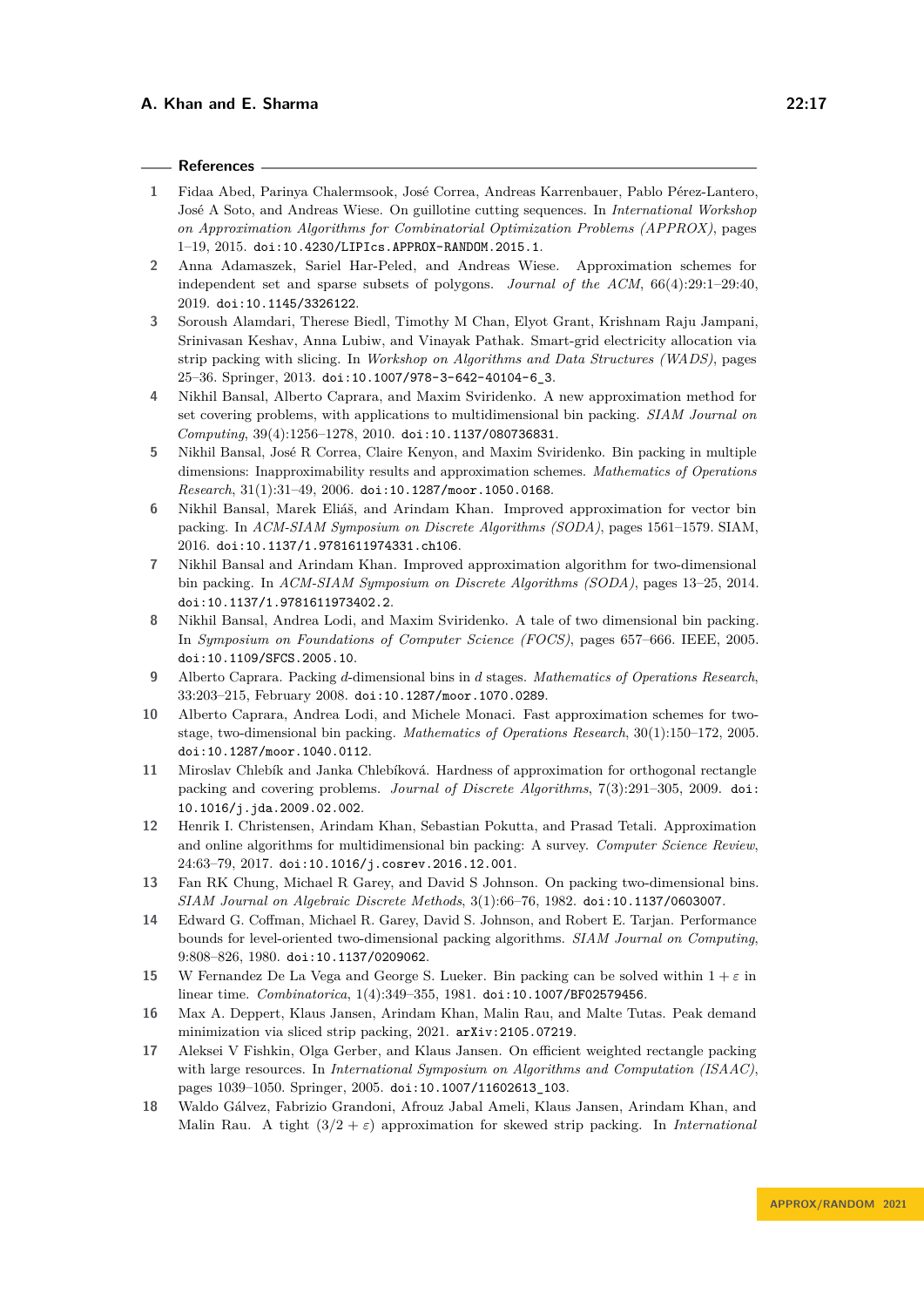*Workshop on Approximation Algorithms for Combinatorial Optimization Problems (APPROX)*, 2020. [doi:10.4230/LIPIcs.APPROX/RANDOM.2020.44](https://doi.org/10.4230/LIPIcs.APPROX/RANDOM.2020.44).

- <span id="page-17-16"></span>**19** Waldo Gálvez, Fabrizio Grandoni, Afrouz Jabal Ameli, and Kamyar Khodamoradi. Approximation algorithms for demand strip packing, 2021. [arXiv:2105.08577](http://arxiv.org/abs/2105.08577).
- <span id="page-17-10"></span>**20** Waldo Gálvez, Fabrizio Grandoni, Sandy Heydrich, Salvatore Ingala, Arindam Khan, and Andreas Wiese. Approximating geometric knapsack via L-packings. In *Symposium on Foundations of Computer Science (FOCS)*, pages 260–271. IEEE, 2017. [doi:10.1109/FOCS.](https://doi.org/10.1109/FOCS.2017.32) [2017.32](https://doi.org/10.1109/FOCS.2017.32).
- <span id="page-17-11"></span>**21** Waldo Gálvez, Fabrizio Grandoni, Arindam Khan, Diego Ramirez-Romero, and Andreas Wiese. Improved approximation algorithms for 2-dimensional knapsack: Packing into multiple L-shapes, spirals and more. In *International Symposium on Computational Geometry (SoCG)*, volume 189, pages 39:1–39:17, 2021. [doi:10.4230/LIPIcs.SoCG.2021.39](https://doi.org/10.4230/LIPIcs.SoCG.2021.39).
- <span id="page-17-2"></span>**22** Paul C Gilmore and Ralph E Gomory. Multistage cutting stock problems of two and more dimensions. *Operations Research*, 13(1):94–120, 1965. [doi:10.1287/opre.13.1.94](https://doi.org/10.1287/opre.13.1.94).
- <span id="page-17-6"></span>**23** Rolf Harren, Klaus Jansen, Lars Prädel, and Rob Van Stee. A (5*/*3 + *ε*)-approximation for strip packing. In *Workshop on Algorithms and Data Structures (WADS)*, pages 475–487. Springer, 2011. [doi:10.1007/978-3-642-22300-6\\_40](https://doi.org/10.1007/978-3-642-22300-6_40).
- <span id="page-17-0"></span>**24** Rebecca Hoberg and Thomas Rothvoss. A logarithmic additive integrality gap for bin packing. In *ACM-SIAM Symposium on Discrete Algorithms (SODA)*, pages 2616–2625, 2017. [doi:10.1137/1.9781611974782.172](https://doi.org/10.1137/1.9781611974782.172).
- <span id="page-17-1"></span>**25** Klaus Jansen and Lars Prädel. New approximability results for two-dimensional bin packing. In *ACM-SIAM Symposium on Discrete Algorithms (SODA)*, pages 919–936, 2013. [doi:](https://doi.org/10.1007/s00453-014-9943-z) [10.1007/s00453-014-9943-z](https://doi.org/10.1007/s00453-014-9943-z).
- <span id="page-17-8"></span>**26** Klaus Jansen and Rob van Stee. On strip packing with rotations. In *ACM Symposium on Theory of Computing (STOC)*, pages 755–761, 2005. [doi:10.1145/1060590.1060702](https://doi.org/10.1145/1060590.1060702).
- <span id="page-17-9"></span>**27** Klaus Jansen and Guochuan Zhang. On rectangle packing: maximizing benefits. In *ACM-SIAM Symposium on Discrete Algorithms (SODA)*, volume 4, pages 204–213, 2004.
- <span id="page-17-7"></span>**28** Claire Kenyon and Eric Rémila. Approximate strip packing. In *Symposium on Foundations of Computer Science (FOCS)*, pages 31–36, 1996. [doi:10.1109/SFCS.1996.548461](https://doi.org/10.1109/SFCS.1996.548461).
- <span id="page-17-12"></span>**29** Arindam Khan, Arnab Maiti, Amatya Sharma, and Andreas Wiese. On guillotine separable packings for the two-dimensional geometric knapsack problem. In *International Symposium on Computational Geometry (SoCG)*, volume 189, pages 48:1–48:17, 2021. [doi:10.4230/LIPIcs.](https://doi.org/10.4230/LIPIcs.SoCG.2021.48) [SoCG.2021.48](https://doi.org/10.4230/LIPIcs.SoCG.2021.48).
- <span id="page-17-14"></span>**30** Arindam Khan and Madhusudhan Reddy Pittu. On guillotine separability of squares and rectangles. In *International Workshop on Approximation Algorithms for Combinatorial Optimization Problems (APPROX)*, 2020. [doi:10.4230/LIPIcs.APPROX/RANDOM.2020.47](https://doi.org/10.4230/LIPIcs.APPROX/RANDOM.2020.47).
- <span id="page-17-15"></span>**31** Arindam Khan and Eklavya Sharma. Tight approximation algorithms for geometric bin packing with skewed items. *ArXiv*, 2105.02827, 2021. [arXiv:2105.02827](http://arxiv.org/abs/2105.02827).
- <span id="page-17-5"></span>**32** Arindam Khan, Eklavya Sharma, and K. V. N. Sreenivas. Approximation algorithms for generalized multidimensional knapsack. *ArXiv*, 2102.05854, 2021. [arXiv:2102.05854](http://arxiv.org/abs/2102.05854).
- <span id="page-17-4"></span>**33** Arindam Khan, Eklavya Sharma, and K. V. N. Sreenivas. Geometry meets vectors: Approximation algorithms for multidimensional packing. *ArXiv*, 2106.13951, 2021. [arXiv:](http://arxiv.org/abs/2106.13951) [2106.13951](http://arxiv.org/abs/2106.13951).
- <span id="page-17-17"></span>**34** Lap Chi Lau, Ramamoorthi Ravi, and Mohit Singh. *Iterative Methods in Combinatorial Optimization*, volume 46. Cambridge University Press, 2011.
- <span id="page-17-13"></span>**35** János Pach and Gábor Tardos. Cutting glass. In *International Symposium on Computational Geometry (SoCG)*, pages 360–369, 2000. [doi:10.1145/336154.336223](https://doi.org/10.1145/336154.336223).
- <span id="page-17-18"></span>**36** Lars Dennis Prädel. *Approximation Algorithms for Geometric Packing Problems*. PhD thesis, Kiel University, 2012. URL: [https://macau.uni-kiel.de/servlets/MCRFileNodeServlet/](https://macau.uni-kiel.de/servlets/MCRFileNodeServlet/dissertation_derivate_00004634/dissertation-praedel.pdf?AC=N) [dissertation\\_derivate\\_00004634/dissertation-praedel.pdf?AC=N](https://macau.uni-kiel.de/servlets/MCRFileNodeServlet/dissertation_derivate_00004634/dissertation-praedel.pdf?AC=N).
- <span id="page-17-3"></span>**37** Sai Sandeep. Almost optimal inapproximability of multidimensional packing problems. *ArXiv*, 2101.02854, 2021. [arXiv:2101.02854](http://arxiv.org/abs/2101.02854).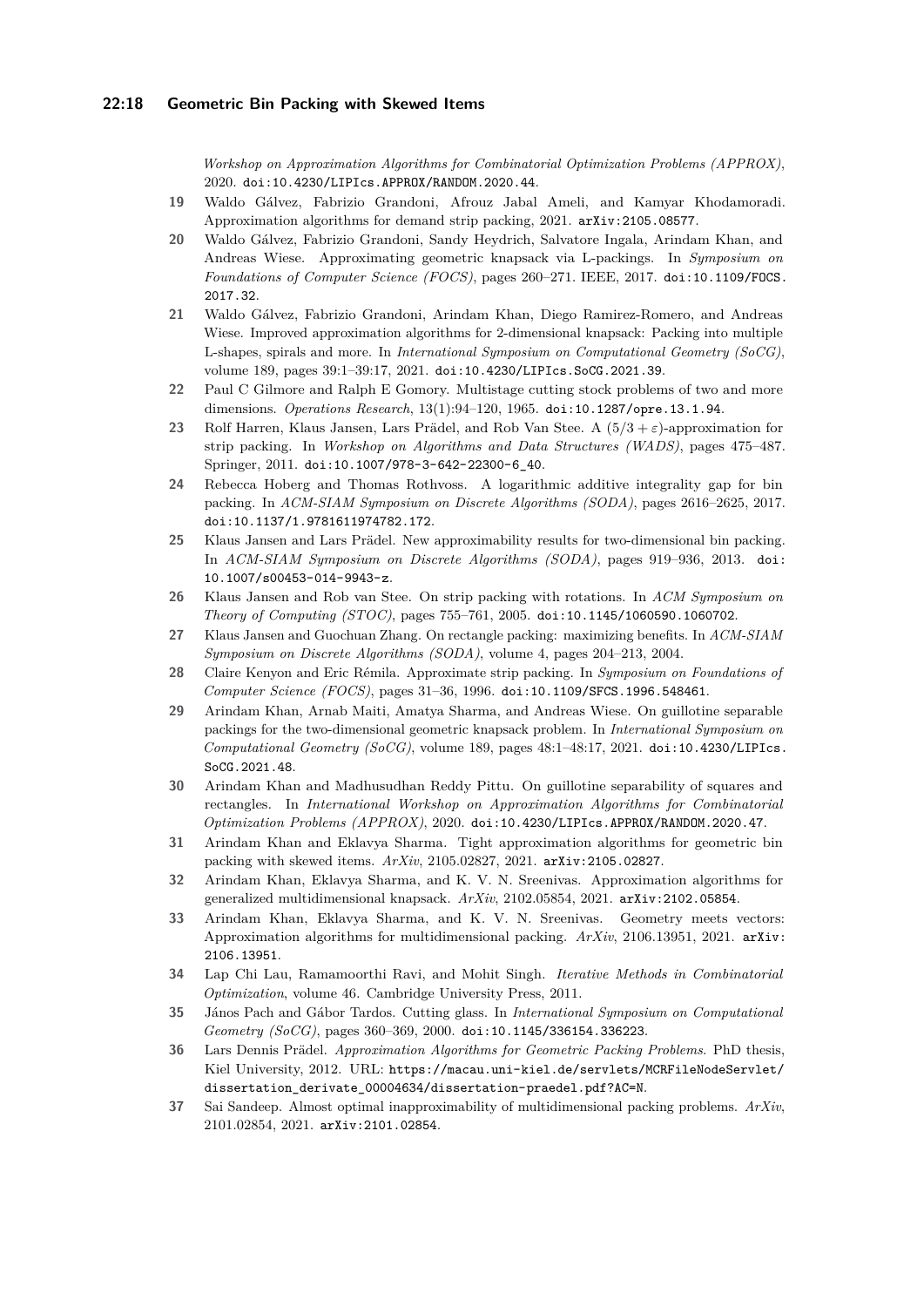- <span id="page-18-3"></span>**38** Steven S. Seiden and Gerhard J. Woeginger. The two-dimensional cutting stock problem revisited. *Mathematical Programming*, 102(3):519–530, 2005. [doi:10.1007/](https://doi.org/10.1007/s10107-004-0548-1) [s10107-004-0548-1](https://doi.org/10.1007/s10107-004-0548-1).
- <span id="page-18-2"></span>**39** Eklavya Sharma. Harmonic algorithms for packing *d*-dimensional cuboids into bins. *ArXiv*, 2011.10963, 2020. [arXiv:2011.10963](http://arxiv.org/abs/2011.10963).
- <span id="page-18-1"></span>**40** A. Steinberg. A strip-packing algorithm with absolute performance bound 2. *SIAM Journal on Computing*, 26(2):401–409, 1997. [doi:10.1137/S0097539793255801](https://doi.org/10.1137/S0097539793255801).
- <span id="page-18-0"></span>**41** Paul E. Sweeney and Elizabeth Ridenour Paternoster. Cutting and packing problems: A categorized, application-orientated research bibliography. *Journal of the Operational Research Society*, 43(7):691–706, 1992. [doi:10.1057/jors.1992.101](https://doi.org/10.1057/jors.1992.101).

### <span id="page-18-5"></span>**A Linear Grouping**

In this section, we describe the *linear grouping* technique [\[15,](#page-16-0) [28\]](#page-17-7) for wide and tall items.

Let  $\varepsilon$  and  $\varepsilon_1$  be constants in  $(0,1)$ . Let W be a set of items where each item has width more than  $\varepsilon_1$ . We will describe an algorithm, called **lingroupWide** that takes  $W$ ,  $\varepsilon$  and  $\varepsilon_1$ as input and returns the set  $\widehat{W}$  as output, where  $\widehat{W}$  is obtained by increasing the width of each item in *W*. **lingroupWide**( $W, \varepsilon, \varepsilon_1$ ) first arranges the items *W* in decreasing order of width and stacks them one-over-the-other (i.e., the widest item in *W* is at the bottom). Let  $h_L$  be the height of the stack. Let  $y(i)$  be the *y*-coordinate of the bottom edge of item *i*. Split the stack into sections of height  $\varepsilon \varepsilon_1 h_L$  each. For  $j \in [1/\varepsilon \varepsilon_1]$ , let  $w_j$  be the width of the widest item intersecting the  $j<sup>th</sup>$  section from the bottom, i.e.,

$$
w_j := \max(\{w(i) : i \in W \text{ and } (y(i), y(i) + h(i)) \cap ((j-1)\varepsilon \varepsilon_1 h_L, j\varepsilon \varepsilon_1 h_L) \neq \emptyset\}).
$$

Round up the width of each item *i* to the smallest  $w_j$  that is at least  $w(i)$  (see Figure [4\)](#page-18-7). Let  $W_i$  be the items whose width got rounded to  $w_i$  and let  $\widehat{W}_i$  be the resulting rounded items. (There may be ties, i.e., there may exist  $j_1 < j_2$  such that  $w_{j_1} = w_{j_2}$ . In that case, define  $W_{j_2} := W_{j_2} = \emptyset$ . This ensures that all  $W_j$  are disjoint.) Finally, define  $W := \bigcup_j W_j$ .

<span id="page-18-7"></span>

**Figure 4** Example invocation of lingroupWide for  $\varepsilon = \varepsilon_1 = 1/2$ .

We can similarly define the algorithm lingroupTall. Let *H* be a set of items where each item has height more than  $\varepsilon_1$ . **lingroupTall** that takes  $H$ ,  $\varepsilon$  and  $\varepsilon_1$  as input and returns  $\hat{H}$ , where  $\hat{H}$  is obtained by increasing the height of each item in *H*.

<span id="page-18-6"></span><span id="page-18-4"></span> $\triangleright$  Claim 27. Items in lingroupWide( $W, \varepsilon, \varepsilon_1$ ) have at most  $1/(\varepsilon \varepsilon_1)$  distinct widths. Items in lingroupTall $(H, \varepsilon, \varepsilon_1)$  have at most  $1/(\varepsilon \varepsilon_1)$  distinct heights.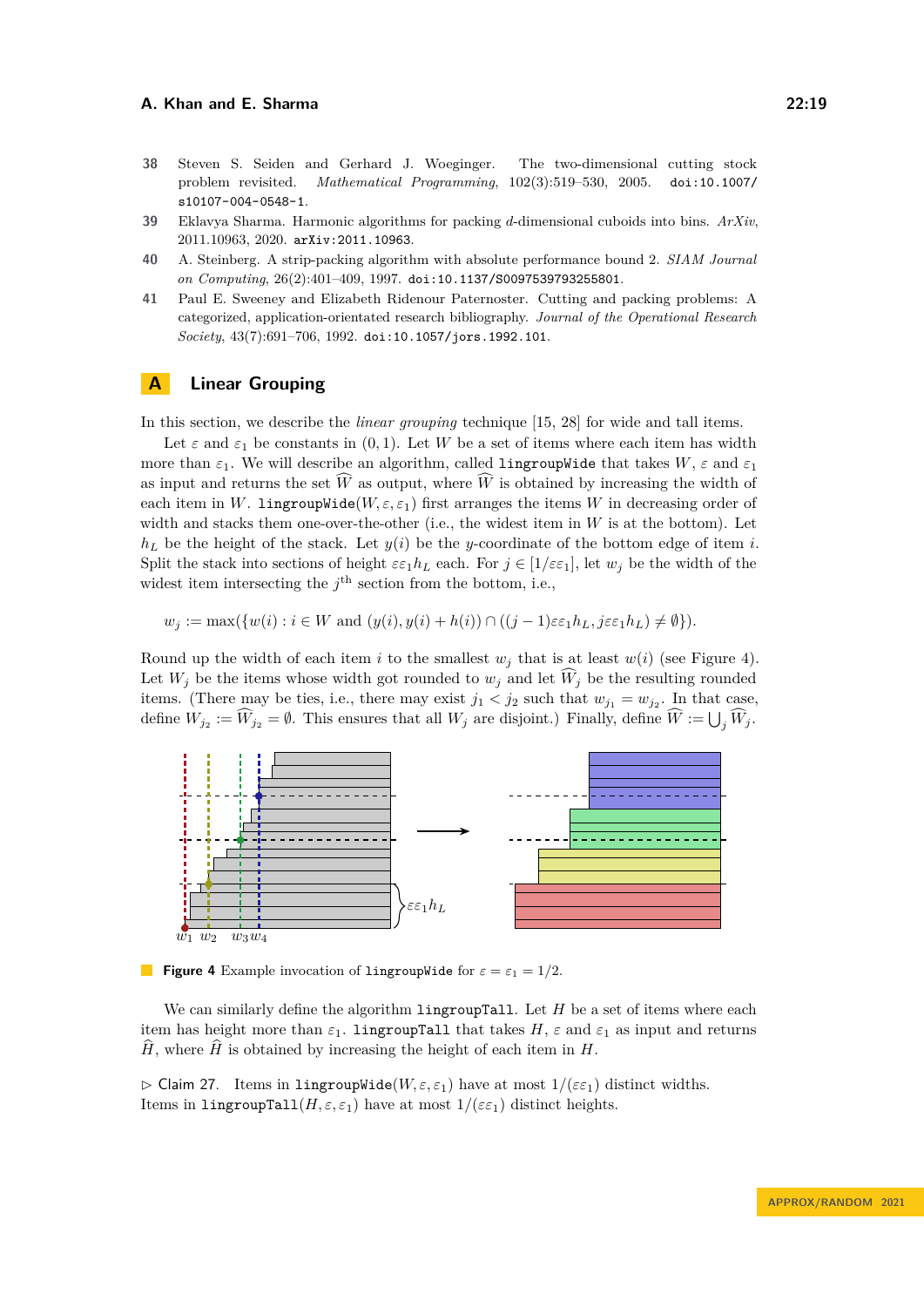▶ **Lemma 28.** *Let W, H and S be sets of items, where items in W have width more than*  $\varepsilon_1$  *and items in H have height more than*  $\varepsilon_1$ *. Let*  $\widehat{W}$  := lingroupWide( $W, \varepsilon, \varepsilon_1$ ) *and*  $\hat{H}$  := lingroupTall( $H, \varepsilon, \varepsilon_1$ )*. If we allow slicing items in*  $\widehat{W}$  *and*  $\widehat{H}$  *using horizontal and vertical cuts, respectively, then we can pack*  $\widehat{W} \cup \widehat{H} \cup S$  *into less than*  $(1+\varepsilon)$  opt $(W \cup H \cup S) + 2$ *bins.*

**Proof.** (cf. Appendix C in [\[31\]](#page-17-15))  $\triangleleft$ 

### <span id="page-19-0"></span>**B** skewed4Pack**: Packing Items into Containers**

▶ **Lemma 13.** *Let <sup>P</sup> be a packing of <sup>I</sup>*<sup>e</sup> *into <sup>m</sup> bins, where we made at most <sup>m</sup>* <sup>−</sup> <sup>1</sup> *horizontal cuts in wide shelves and at most m* − 1 *vertical cuts in tall shelves. Then we can (without slicing)* pack a large subset of  $\widehat{I}$  *into the shelves in*  $P$  *such that the unpacked items (also called* discarded items) from  $\widehat{W}$  *have total area less than*  $\varepsilon$  hsum $(\widehat{W}) + \delta_H(1+\varepsilon)(m+1/\varepsilon^2)$ , *and the unpacked items from*  $\hat{H}$  *have area less than*  $\varepsilon$  wsum $(\tilde{H}) + \delta_W(1+\varepsilon)(m+1/\varepsilon^2)$ .

**Proof.** For each  $j \in [1/\varepsilon^2]$ , number the type-*j* wide containers arbitrarily, and number the items in  $\widehat{W}_j^{(L)}$  arbitrarily. Now greedily assign items from  $\widehat{W}_j^{(L)}$  to the first container *C* until the total height of the items exceeds *h*(*C*). Then move to the next container and repeat. As per the constraints of the linear program, all items in  $\widehat{W}_j^{(L)}$  will get assigned to some type-*j* wide container. Similarly, number the type-0 wide containers arbitrarily and number the items in  $W^{(S)}$  arbitrarily. Greedily assign items from  $W^{(S)}$  to the first container *C* until the total area of the items exceeds  $a(C)$ . Then move to the next container and repeat. As per the constraints of the linear program, all items in  $W^{(S)}$  will get assigned to some type-0 wide container. Similarly, assign all items from  $\widehat{H}$  to tall containers.

Let *C* be a type-*j* wide container and  $\hat{J}$  be the items assigned to it. If we discard the last item from  $\tilde{J}$ , then the items can be packed into *C*. The area of the discarded item is at most  $w(C)\delta_H$ . Let *C* be a type-0 wide container and  $\widehat{J}$  be the items assigned to it. Arrange the items in  $\hat{J}$  in decreasing order of height and pack the largest prefix  $\hat{J}' \subseteq \hat{J}$  into *C* using NFDW (Next-Fit Decreasing Width).

Discard the items  $\hat{J} - \hat{J}'$ . By Lemma [2,](#page-3-2)  $a(\hat{J} - \hat{J}') < \varepsilon h(C) + \delta_H w(C) + \varepsilon \delta_H$ . Therefore, for a wide shelf *S*, the total area of discarded items is less than  $\varepsilon h(S) + \delta_H(1+\varepsilon)$ .

After slicing the shelves in  $\tilde{I}$  to get *P*, we get at most  $m + 1/\varepsilon^2$  wide shelves and at most  $m + 1/\varepsilon^2$  tall shelves. Therefore, the total area of discarded items from *W* is less than  $\epsilon$  hsum $(\widetilde{W}) + \delta_H(1+\epsilon)(m+1/\epsilon^2)$ , and the total area of discarded items from *H* is less than  $\varepsilon$  wsum $(\widetilde{H}) + \delta_W(1+\varepsilon)(m+1/\varepsilon^2)$ .  $\bullet$ 

**C Details of** skewedCPack

### <span id="page-19-1"></span>**C.1 Removing Medium Items**

Let  $T := [2/\varepsilon]$ . Let  $\mu_0 = \varepsilon$ . For  $t \in [T]$ , define  $\mu_t := f(\mu_{t-1})$  and define

$$
J_t := \{ i \in I : w(i) \in (\mu_t, \mu_{t-1}] \text{ or } h(i) \in (\mu_t, \mu_{t-1}] \}.
$$

Let  $r := \operatorname{argmin}_{t=1}^T a(J_t)$ ,  $I_{\text{med}} := J_r$ ,  $\varepsilon_1 := \mu_{r-1}$ . Each item belongs to at most 2 sets  $J_t$ , so

$$
a(I_{\text{med}}) = \min_{t=1}^{T} a(J_t) \leq \frac{1}{T} \sum_{t=1}^{T} a(J_t) \leq \frac{2}{\lceil 2/\varepsilon \rceil} a(I) \leq \varepsilon a(I).
$$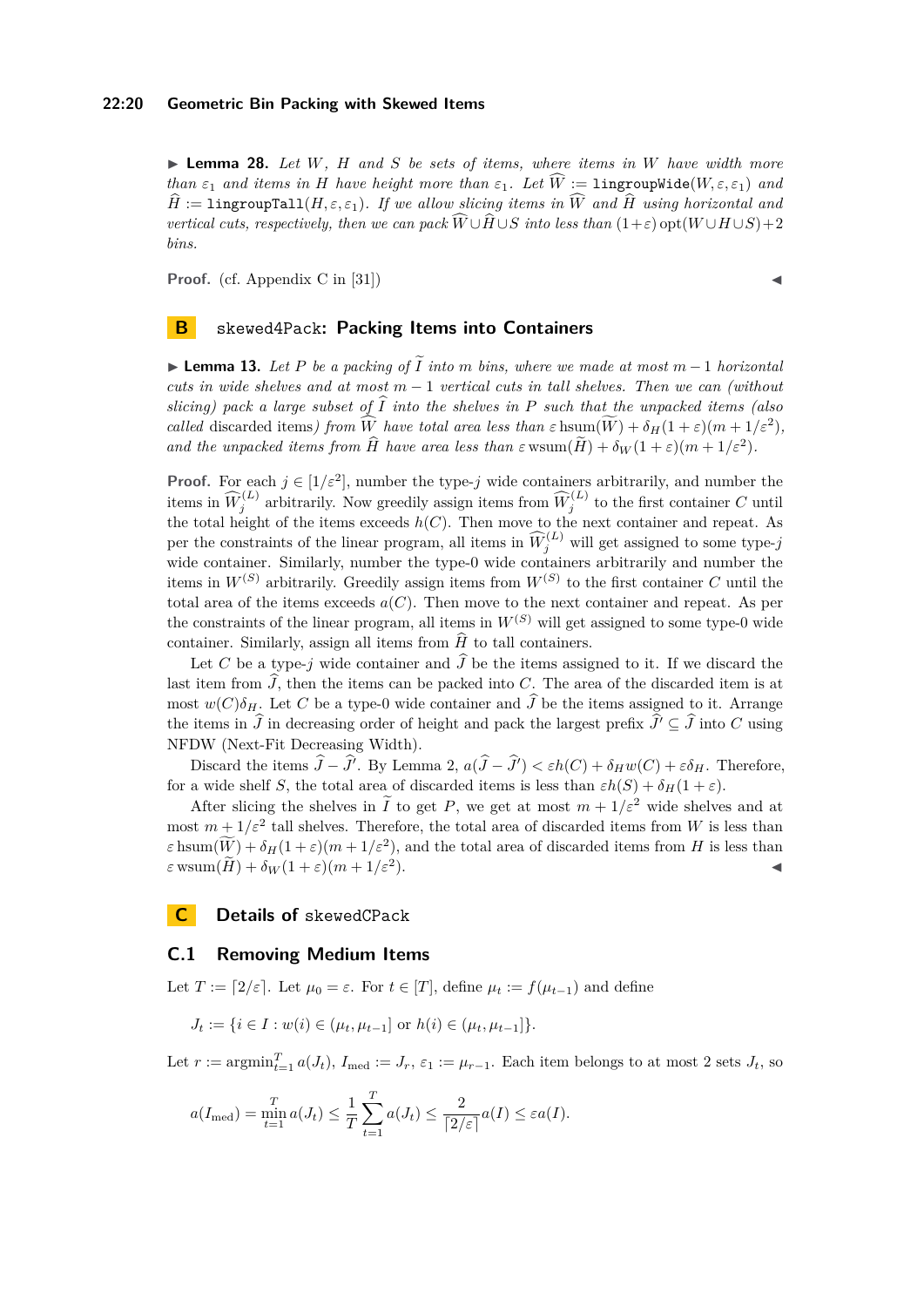### <span id="page-20-0"></span>**C.2 Converting a Fractional Packing to a Non-Fractional Packing**

<span id="page-20-1"></span>▶ **Lemma 29.** *Let there be a set I of rectangles packed inside a bin. Then there is a polynomial-time algorithm that can decompose the empty space in the bin into at most*  $3|I|+1$ *rectangles by making horizontal cuts only.*

**Proof.** Extend the top and bottom edge of each rectangle leftwards and rightwards till they hit another rectangle or an edge of the bin. This decomposes the empty region into rectangles *R*. See Figure [5.](#page-20-2)

<span id="page-20-2"></span>For each rectangle  $i \in I$ , the top edge of i is the bottom edge of a rectangle in R, the bottom edge of *i* is the bottom edge of two rectangles in *R*. Apart from possibly the rectangle in *R* whose bottom edge is at the bottom of the bin, the bottom edge of every rectangle in *R* is either the bottom or top edge of a rectangle in *I*. Therefore,  $|R| \leq 3|I| + 1$ .



**Figure 5** Horizontal cuts partition empty space around the 3 items into 9 rectangular regions.

Let  $(Q, D) := \text{greedyCPack}(\tilde{I}, P, x^*, y^*)$ , where *P* is a packing of empty compartments into *m* bins. We will describe greedyCPack and show that

$$
a(D)< \frac{52|\mathcal{T}|\varepsilon_2}{\varepsilon_1}m+4\varepsilon_2\left(\frac{|\mathcal{T}|^2}{2}+\frac{6|\mathcal{T}|}{\varepsilon\varepsilon_1}+\frac{2}{\varepsilon\varepsilon_1}\right).
$$

For a configuration *C* in a wide compartment, there is a container of width  $w'_{C_0} - w(C)$ available for packing small items. Hence, there are  $p + q + 2/\varepsilon \varepsilon_1 + m(n_W + n_H)$  containers available inside compartments for packing small items. By Lemma [29,](#page-20-1) we can partition the space outside compartments into at most  $m(3(n_W + n_H) + 1)$  containers. Therefore, the total number of containers available for packing small items is at most

$$
m_S := (p + q + 2/\varepsilon \varepsilon_1) + m(4(n_W + n_H) + 1) \leq \left(\frac{|\mathcal{T}|^2}{2} + \frac{6|\mathcal{T}|}{\varepsilon \varepsilon_1} + \frac{2}{\varepsilon \varepsilon_1}\right) + \frac{16|\mathcal{T}|}{\varepsilon_1}m.
$$

Greedily assign small items to small containers, i.e., keep assigning small items to a container till the area of items assigned to it is at least the area of the container, and then resume from the next container. Each small item will get assigned to some container. For each container *C*, pack the largest possible prefix of the assigned items using the Next-Fit Decreasing Height (NFDH) algorithm. By Lemma [2,](#page-3-2) the area of unpacked items would be less than  $\varepsilon_2 + \delta + \varepsilon_2\delta$ . Summing over all containers, we get that the unpacked area is less than  $(\varepsilon_2 + \delta + \varepsilon_2 \delta)m_S \leq 3\varepsilon_2 m_S$ .

For each *j*, greedily assign wide items from  $\widetilde{W}_j$  to containers of width  $w_j$ , i.e., keep assigning items till the height of items exceeds the height of the container. Each wide item will get assigned to some container. Then discard the last item from each container. For each shelf in a wide compartment having configuration *C*, the total area of items we discard is at most  $\delta w(C)$ . Similarly, we can discard tall items of area at most  $\delta h(C)$  from each shelf in a tall compartment having configuration *C*.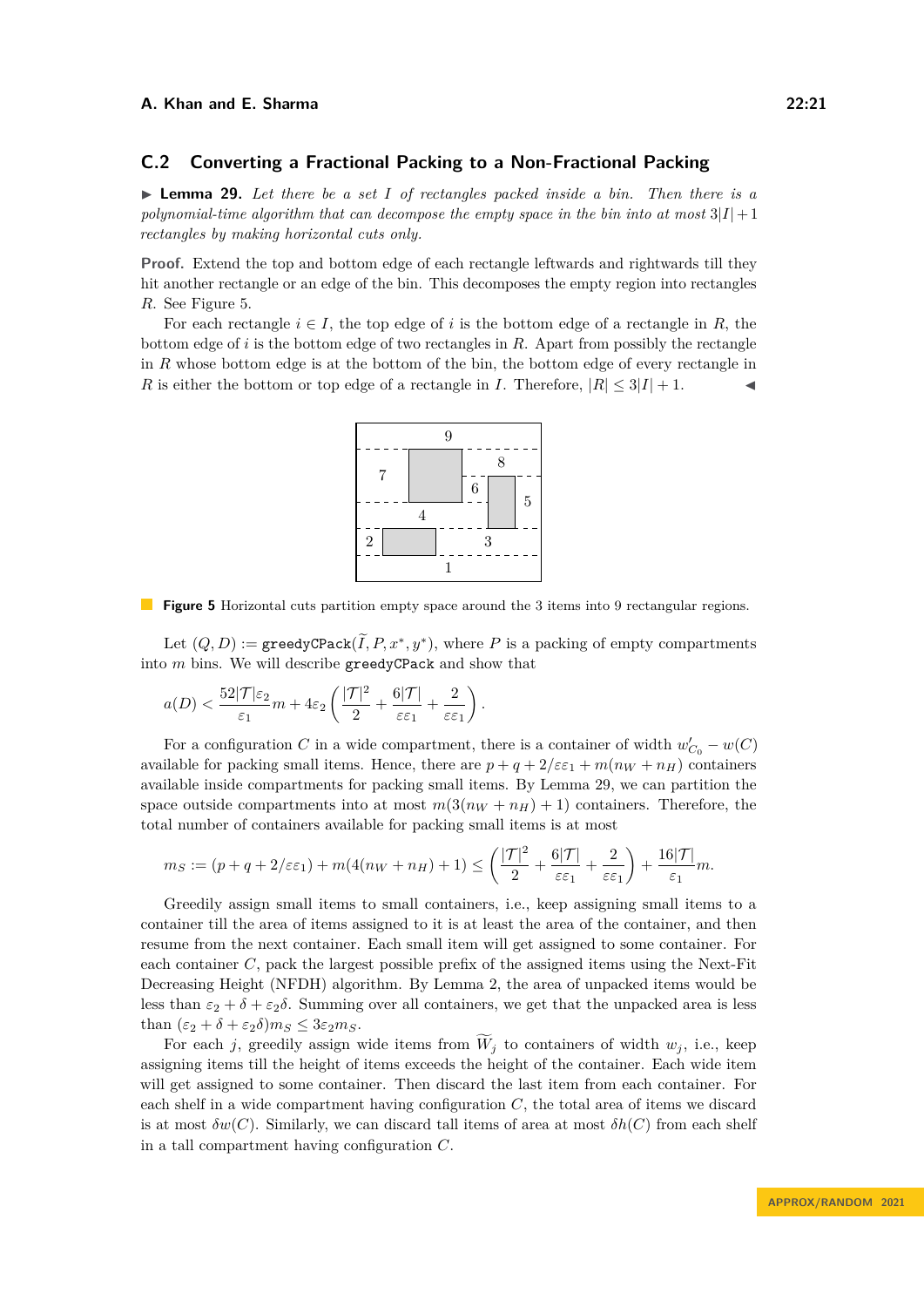Hence, across all configurations, we discard wide and tall items of area at most

$$
\delta((p+q+2/\varepsilon\varepsilon_1)+m(n_W+n_H))\leq \delta\left(\frac{|\mathcal{T}|^2}{2}+\frac{6|\mathcal{T}|}{\varepsilon\varepsilon_1}+\frac{2}{\varepsilon\varepsilon_1}\right)+\frac{4\delta|\mathcal{T}|}{\varepsilon_1}m.
$$

Therefore, for  $(Q, D) := \texttt{greedyCPack}(\tilde{I}, P, x^*, y^*)$ , we get

$$
a(D) < \frac{52|\mathcal{T}|\varepsilon_2}{\varepsilon_1}m + 4\varepsilon_2 \left(\frac{|\mathcal{T}|^2}{2} + \frac{6|\mathcal{T}|}{\varepsilon \varepsilon_1} + \frac{2}{\varepsilon \varepsilon_1}\right).
$$

# <span id="page-21-1"></span>**C.3 Pseudocode for** skewedCPack

**Algorithm 1** skewedCPack*ε*(*I*): Packs a set *I* of *δ*-skewed rectangular items into bins without rotating the items.

1:  $(\widetilde{I}, I_{\text{med}}) = \text{round}_{\varepsilon}(I).$ 2: Initialize  $Q_{\text{best}}$  to null. 3: **for**  $P \in \text{iterPacking}(\tilde{I})$  **do** // iterPackings *is defined in Section [4.3.1.](#page-12-5)*<br>4:  $x^* = \text{opt}(\text{FP}_W(\tilde{I}, P)).$  //  $\text{FP}_W$  and  $\text{FP}_H$  are defined in Section 4.3.2. 4: *x* <sup>∗</sup> = opt(FP*<sup>W</sup>* (*I, P* <sup>e</sup> )). // FP*<sup>W</sup> and* FP*<sup>H</sup> are defined in Section [4.3.2.](#page-13-1)* 5: // *If*  $FP_W(\tilde{I}, P)$  *is feasible,*  $x^*$  *is an extreme-point solution to*  $FP_W(\tilde{I}, P)$ . 6: // *If*  $\text{FP}_W(\tilde{I}, P)$  *is infeasible,*  $x^*$  *is null.* 7: *y*  $y^* = \text{opt}(\text{FP}_H(\tilde{I}, P)).$ 8: **if**  $x^* \neq \text{null}$  and *y*  $\frac{1}{i}$  *if*  $\widetilde{I}$  *can be packed into P* 9:  $(Q, D) = \text{greedyCPack}(\tilde{I}, P, x^*, y^*).$  // greedyCPack *is defined in Section [4.3.3.](#page-14-0)* 10:  $Q_D = \text{NFDH}(D \cup I_{\text{med}}).$ 11: **if**  $Q \cup Q_D$  uses less bins than  $Q_{\text{best}}$  **then** 12:  $Q_{\text{best}} = Q \cup Q_D.$ 13: **end if** 14: **end if** 15: **end for** 16: **return** *Q*best

# <span id="page-21-0"></span>**D Lower Bound on APoG**

<span id="page-21-2"></span>In this section, we prove a lower bound of roughly 4*/*3 on the APoG for skewed rectangles.

 $\blacktriangleright$  **Lemma 30.** Let m and k be positive integers and  $\varepsilon \in (0,1)$ . Let *J* be a set of items packed *into a bin, where each item has the longer dimension equal to*  $(1 + \varepsilon)/2$  *and the shorter dimension equal to*  $(1 - \varepsilon)/2k$ *. If the bin is guillotine-separable, then*  $a(J) \leq 3/4 + \varepsilon/2 - \varepsilon^2/4$ *.* 

**Proof sketch.** For an item packed in the bin, if the height is  $(1 - \varepsilon)/2k$ , call it a wide item, and if the width is  $(1 - \varepsilon)/2k$ , call it a tall item. Let *W* be the set of wide items in *J*.

We can rearrange the items in the bin so that all wide items touch the left edge of the bin and all tall items touch the bottom edge of the bin. See Appendix E in [\[31\]](#page-17-15) for a formal proof and Figure [6](#page-22-0) for an example.

Therefore, the square region of side length  $(1 - \varepsilon)/2$  at the top-right corner of the bin is empty. Hence, the area occupied in each bin is at most  $3/4 + \varepsilon/2 - \varepsilon^2/4$ .